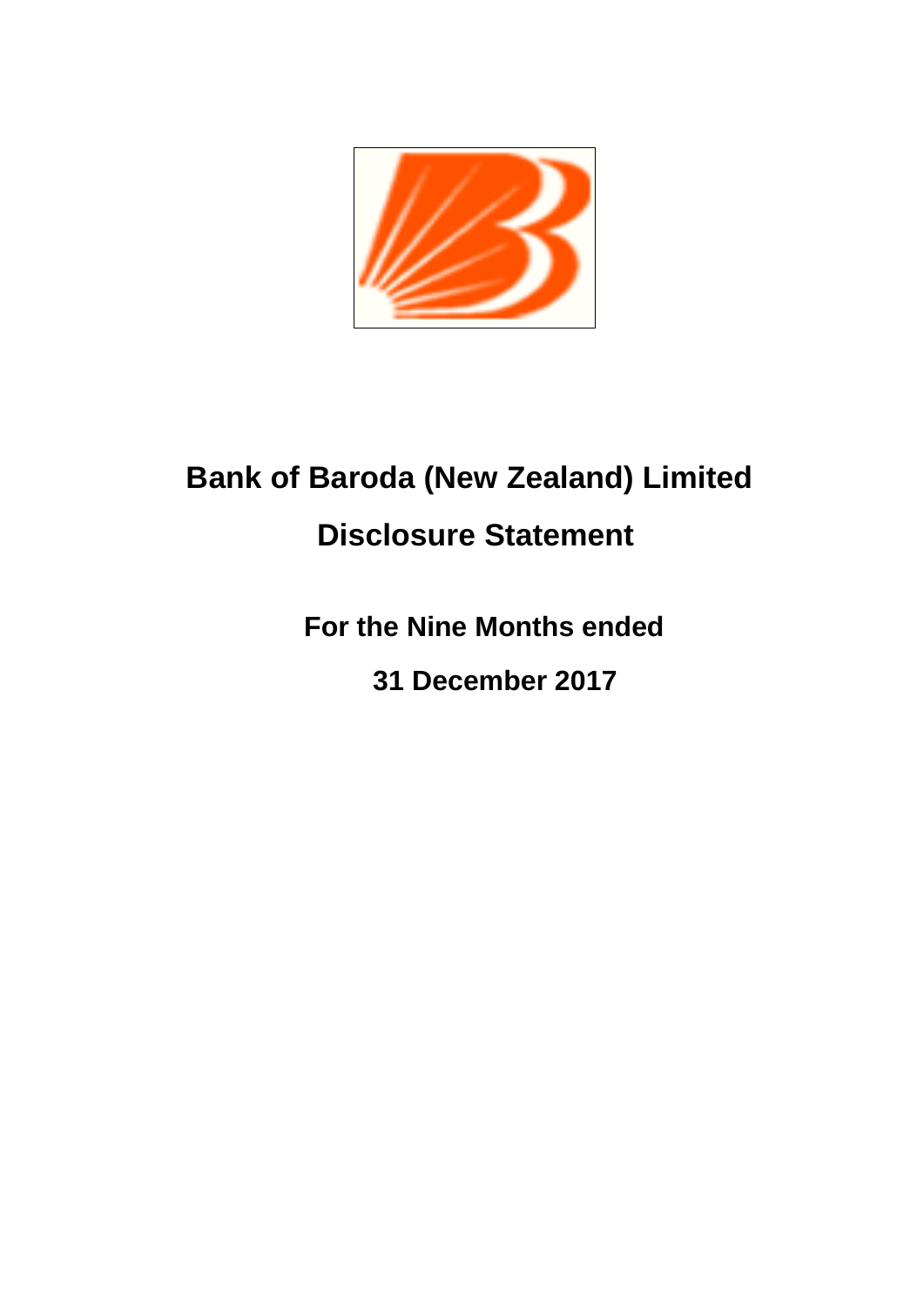# **Contents**

| 1.  |                                       |  |
|-----|---------------------------------------|--|
| 2.  |                                       |  |
| 3.  |                                       |  |
| 4.  |                                       |  |
| 5.  |                                       |  |
| 6.  |                                       |  |
| 7.  |                                       |  |
| 8.  |                                       |  |
| 9.  |                                       |  |
| 10. |                                       |  |
|     | <b>Appendix: Financial Statements</b> |  |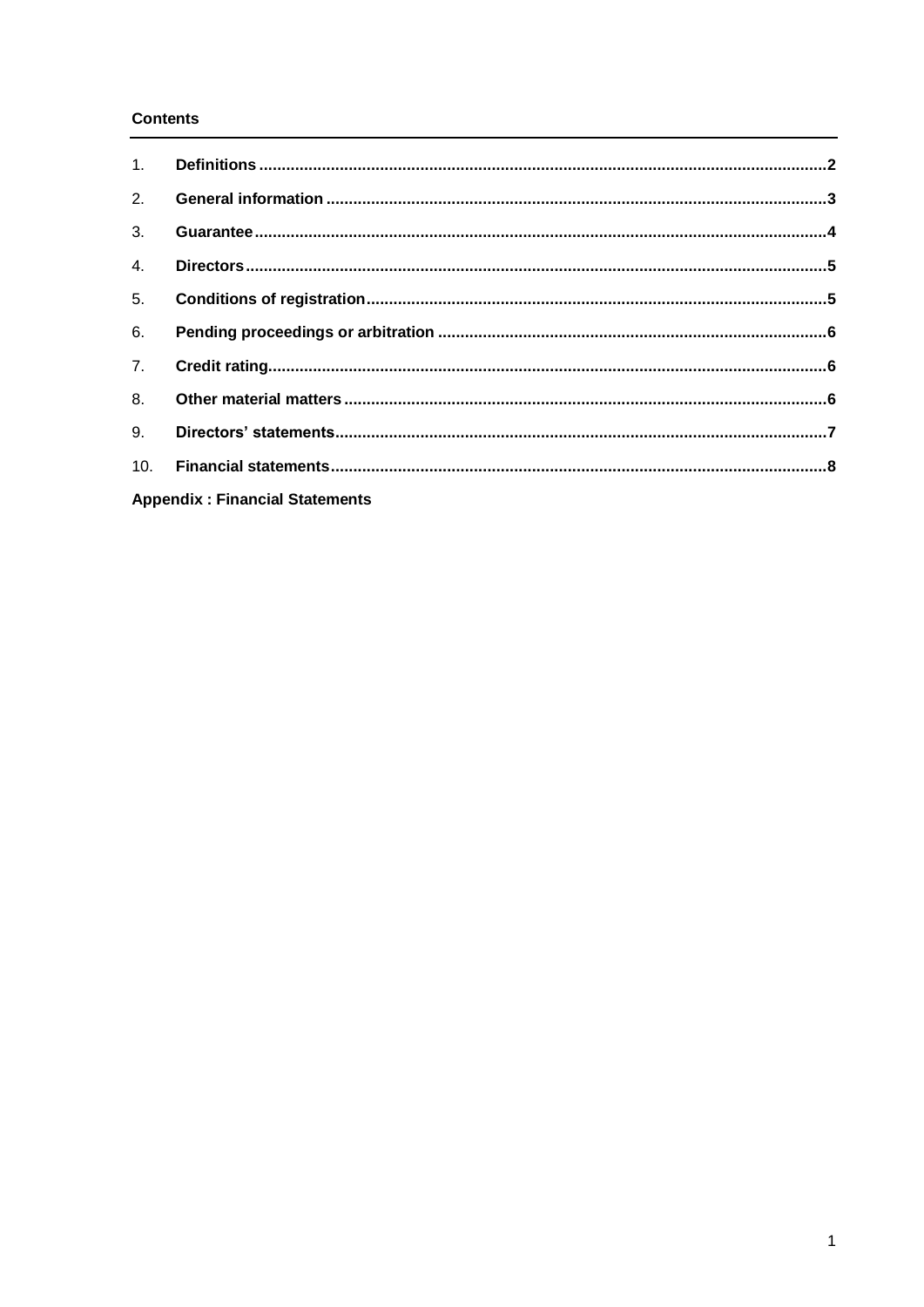# 1. **Definitions**

In this Disclosure Statement, unless the context otherwise requires:

**Act** means the Reserve Bank of New Zealand Act 1989;

**Bank** means Bank of Baroda (New Zealand) Limited;

**Banking Group** means the Bank and its subsidiaries;

**Board** means the board of directors of the Bank;

**BOB** means Bank of Baroda;

**Director** means a director of the Bank;

**INR** means Indian Rupees;

**Parent Guarantee** has the meaning given in section 3.1; and

**USD** means United States Dollars.

Unless otherwise defined in this disclosure statement, terms defined in the Registered Bank Disclosure Statements (New Zealand Incorporated Registered Banks) Order 2014 (as amended) have the same meaning in this document.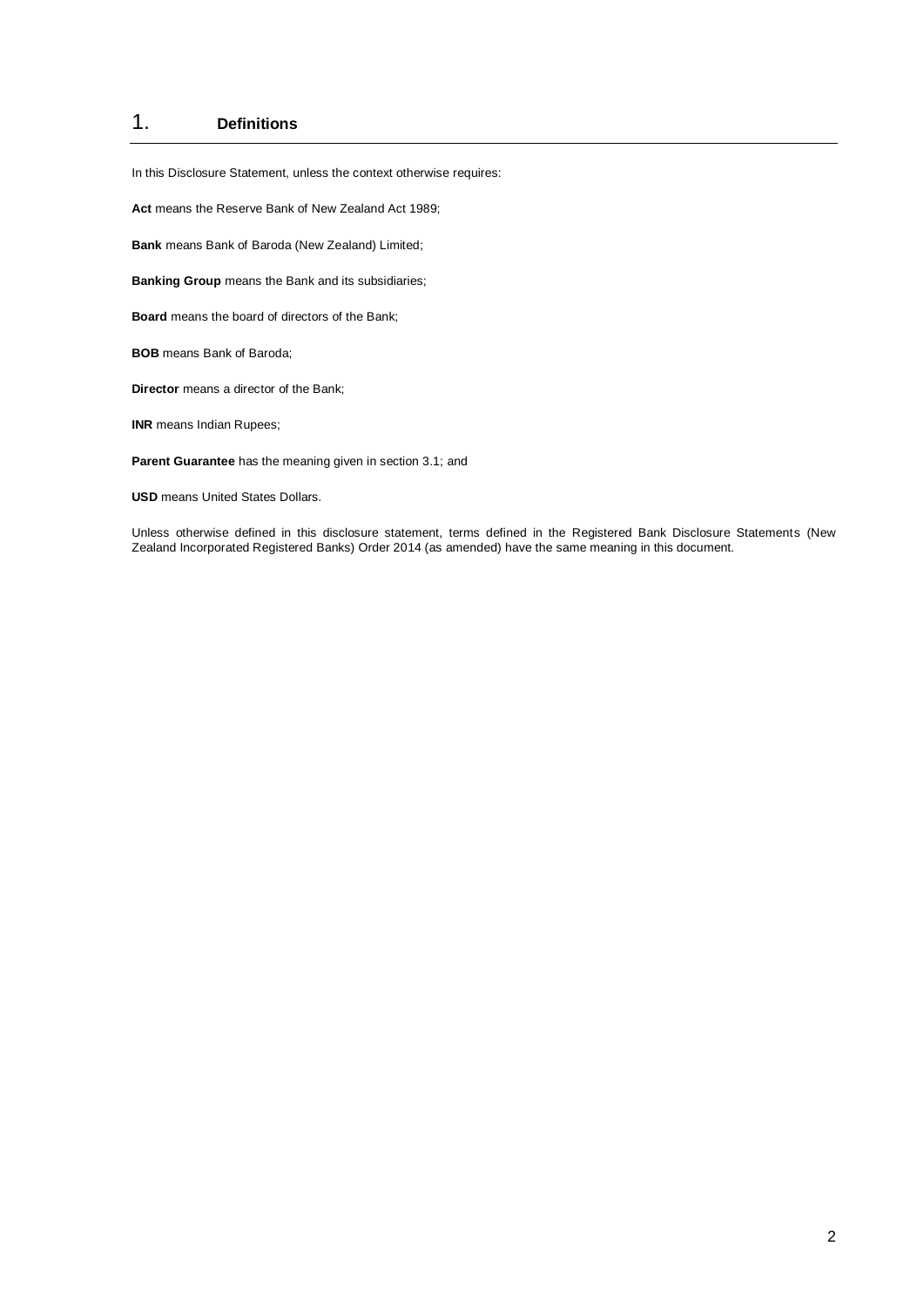# 2. **General information**

## 2.1 **Name and address for service of registered bank**

Bank of Baroda (New Zealand) Limited (the "Bank") was incorporated on 27 May 2008 originally as Baroda (New Zealand) Limited and changed its name to Bank of Baroda (New Zealand) Limited on the 1 September 2009.

This Disclosure Statement is issued by the Bank for the nine months ended 31 December 2017 in accordance with the Registered Bank Disclosure Statements (New Zealand Incorporated Registered Banks) Order 2014 (as amended) (the "Order").

Words and phrases defined by the Order have the same meanings when used in this Disclosure Statement.

The Bank is not in the business of insurance.

The full name of the Bank is Bank of Baroda (New Zealand) Limited and its address for service is:

Bank of Baroda (New Zealand) Limited 114 Dominion Road PB No. 56580, Post Code 1446 Auckland New Zealand

The Bank's website address is: *www*.*[barodanzltd.co.nz](http://www.barodanzltd.co.nz/)*

## 2.2 **Details of ultimate parent bank and ultimate holding company**

#### (a) **Ultimate parent bank**

The Bank's ultimate parent bank is Bank of Baroda, an Indian incorporated bank (**BOB**). There has been no bande to the ultimate parent bank since 31 March 2017. There have been no changes to the name or address for service of the ultimate parent bank since 31 March 2017.

#### (b) **Ultimate holding co`mpany**

There have been no changes to the ultimate holding company (Bank of Baroda) since 31 March, 2017. There have been no changes to the name or address for service of the ultimate holding company since 31 March 2017.

The ultimate parent bank and ultimate holding company's address for service is provided under 3.1(a).

#### (c) **A summary of any regulations, legislation or other restrictions of a legally enforceable nature that may materially inhibit the legal ability of BOB to provide material financial support to the Bank**

The obligations of the Bank are guaranteed by BOB (see section 3 for further information on the guarantee arrangements).

There are no legislative, regulatory or other restrictions of a legally enforceable nature in India (BOB's country of incorporation) that may materially inhibit the legal ability of BOB to provide material financial support to the Bank.

## 2.3 **Interest in 5% or more of voting securities of the Bank**

The Bank is a wholly owned subsidiary of BOB.

## 2.4 **Registered bank**

The Bank was incorporated on 27 May 2008 under the Companies Act 1993 as Baroda (New Zealand) Limited and changed its name to Bank of Baroda (New Zealand) Limited on 1 September 2009 upon registration as a bank at this date. The Bank commenced trading on 21 June 2010.

## 2.5 **Priority of financial liabilities in the event of liquidation**

In the unlikely event that the Bank was put into liquidation or ceases to trade, claims of secured creditors and those creditors set out in the Seventh Schedule of the Companies Act 1993 (if applicable) would rank ahead of the claims of unsecured creditors. Deposits from customers are unsecured and rank equally with other unsecured liabilities of the Bank.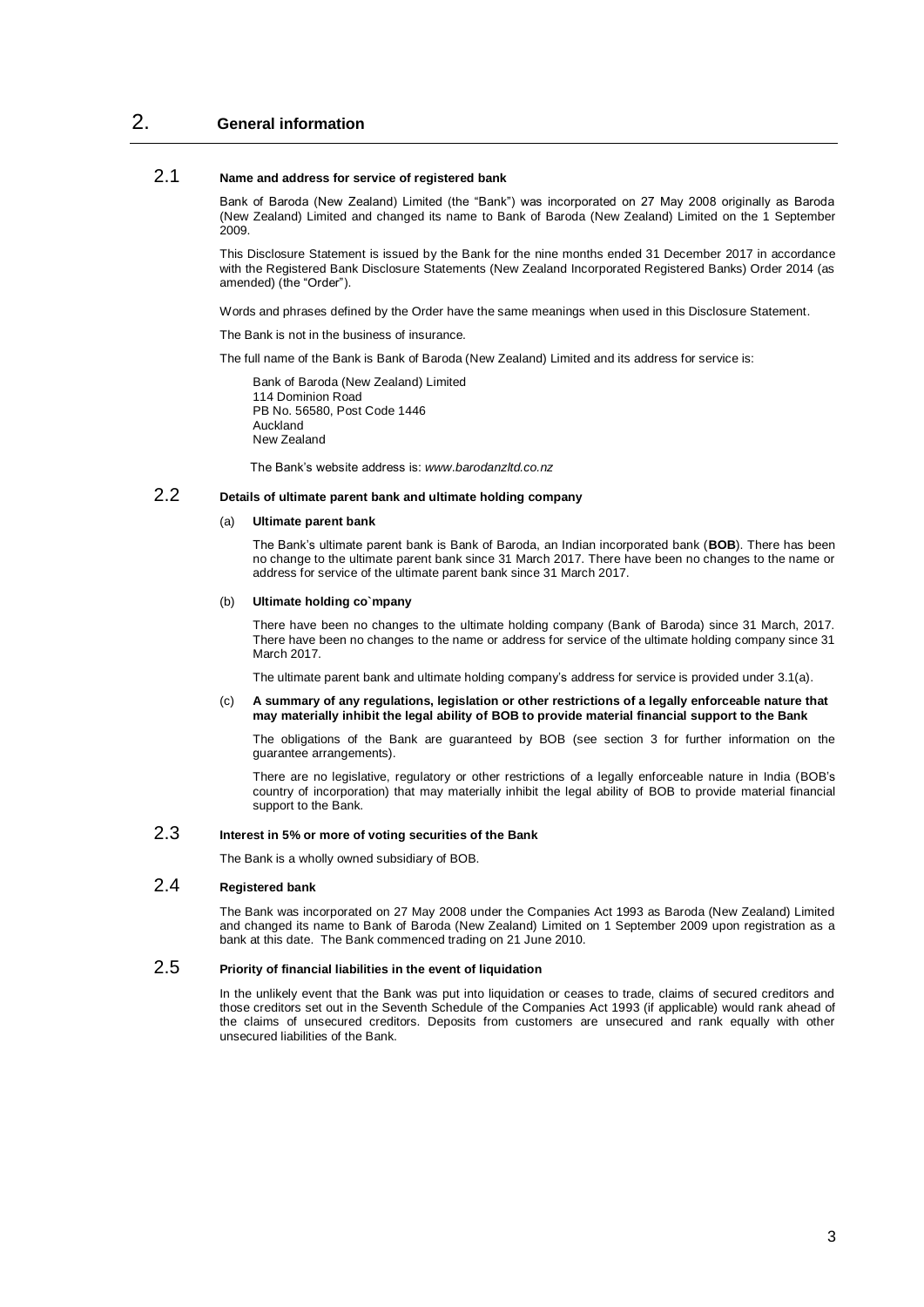# 3. **Guarantee**

## 3.1 **Guarantee arrangements**

As at the date of this disclosure statement, the obligations of the Bank are guaranteed by Bank of Baroda (BOB).

A copy of the guarantee of the Bank's indebtedness given by BOB is provided in the Bank's Disclosure Statement for the year ended 31 March, 2017. A copy of Disclosure Statement can be obtained from the Bank's website [www.barodanzltd.co.nz.](http://www.barodanzltd.co.nz/)

There have been no material changes to the guarantee since the signing of that Disclosure Statement.

#### (a) **Details of the guarantor**

The guarantor is BOB. BOB is the Bank's ultimate parent and ultimate holding company. BOB is not a member of the Banking Group.

The address for service of the guarantor is:

Bank of Baroda Baroda Corporate Centre C-26, G-Block Bandra Kurla Complex Mumbai – 400 051 India

As at 31 December 2017, the publicly disclosed capital of BOB is INR 406,371.10 million (USD 6,361.97 million) representing (Basel III) 12.08 % of risk weighted exposure.

| BOB has the following credit rating applicable to its long-term senior unsecured obligations (payable in INR): |  |  |
|----------------------------------------------------------------------------------------------------------------|--|--|
|                                                                                                                |  |  |

| <b>Rating Agency</b>                 | <b>Current</b><br>Rating | <b>Outlook</b> | Qualifications | <b>Rating Change in</b><br>the Last 2 Years |
|--------------------------------------|--------------------------|----------------|----------------|---------------------------------------------|
| Moody's Investor<br>Services Limited | Baa3                     | Stable         | Nil            | No                                          |
| Fitch IBCA, Inc.                     | BBB-                     | Stable         | Nil            | No                                          |

There have been no rating changes for BOB within the last two years. On 27-06-2017, Fitch Ratings has affirmed the ratings on BOB. The Long-Term Issuer Default Ratings (IDR) on Bank of Baroda (BOB) has been affirmed at 'BBB-'. The Outlook on the IDRs is Stable.

On 24<sup>th</sup> July 2017 Moody has affirmed the rating on BOB. The Long-Term bank deposit domestic & foreign has been affirmed at Baa3 & outlook is changed from Positive to Stable.

Details of the applicable rating scale can be found at section 7.2 of this disclosure statement.

#### (b) **Details of guaranteed obligations**

BOB guarantees due payment of all indebtedness of the Bank to the Bank's depositors and other creditors.

- (i) There are no limits on the amount of the obligations guaranteed.
- (ii) There are no material conditions applicable to the guarantee, other than non-performance by the Bank.
- (iii) There are no material legislative or regulatory restrictions in India (BOB's country of incorporation) that would have the effect of subordinating the claims of the Bank's creditors under the Parent Guarantee to other claims on BOB in a winding up of BOB.
- (iv) The Parent Guarantee does not have an expiry date.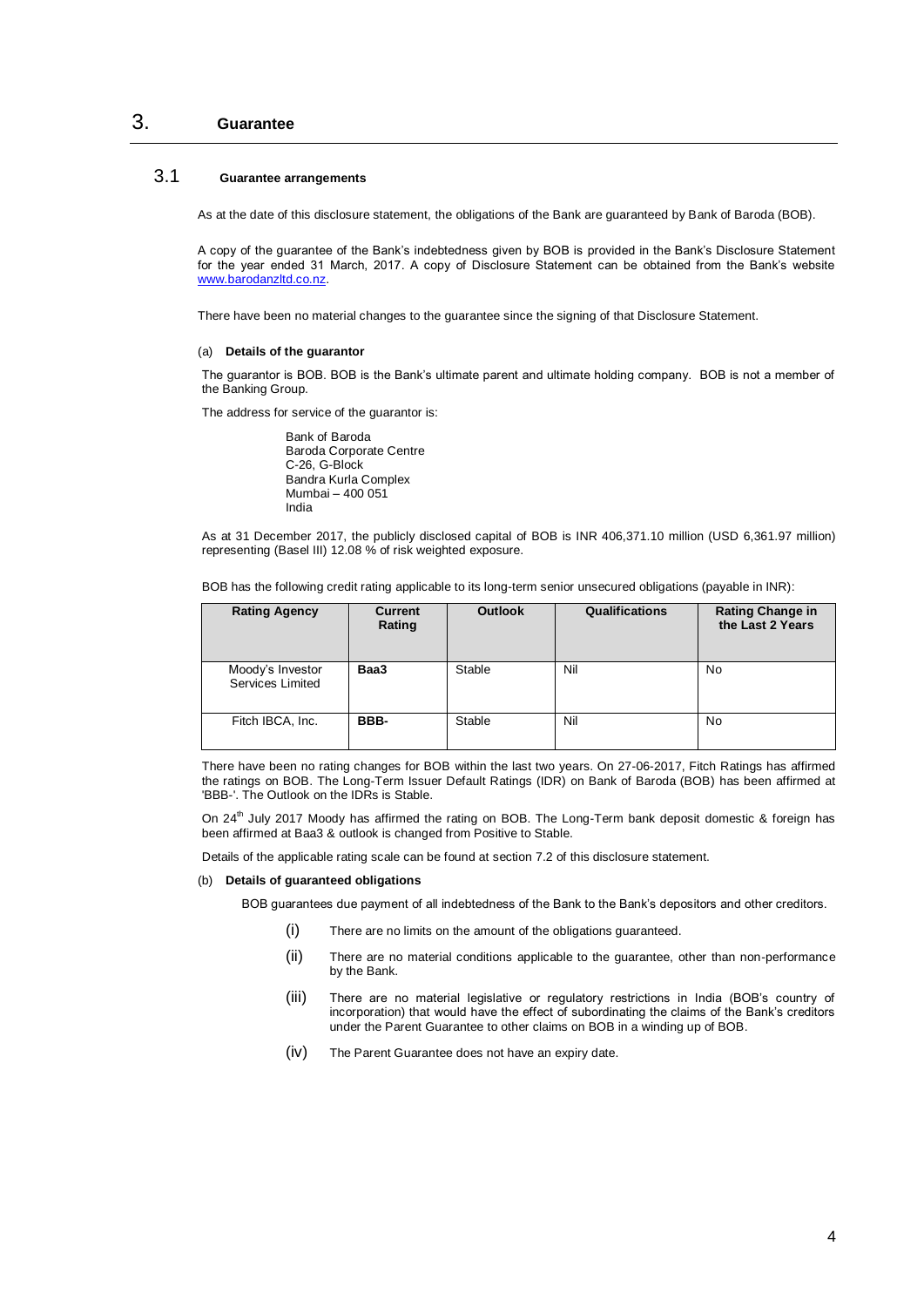## 4. **Directors**

## 4.1 **Communications**

The address to which any document or communication may be sent to any Director is:

Bank of Baroda (New Zealand) Limited 114 Dominion Road PB No. 56580, Post Code 1446 Auckland, New Zealand

The document or communication should be marked to the attention of the relevant Director.

## 4.2 **Responsible person**

The responsible persons authorised to sign this disclosure statement on behalf of the Directors in accordance with section 82 of the Act are Claudio Sandro Oberto and Anupam Srivastava.

#### 4.3 **Board of Directors**

At present the Board comprises the following Directors:

- Claudio Sandro Oberto, Chairperson and Independent Director;
- Anupam Srivastava, Managing Director;
- Mayankkumar Kulinchandra Mehta, Non-Executive Director;
- Ranjna Patel, Independent Director; and
- Vijay Kumar Goel, Independent Director.

Ranjna Patel, Claudio Sandro Oberto and Vijay Kumar Goel are independent Directors and residents of New Zealand.

Anupam Srivastava, Managing Director is a resident of New Zealand.

Mayankkumar Kulinchandra Mehta, Non-Executive Director is a resident of India.

#### **Changes in the Directorate**:

The following changes in the composition of the Board of Directors of the Bank (the "Board") have been effected since 31 March 2017:

Mr. Vailankanni Wenceslaus Melchoir Anthony, director & chairperson of the board passed away on 23 July 2017. Mr. Mayankkumar Kulinchandra Mehta has been inducted as Non Executive Director on 8 August 2017 and Mr. Vipan Mahajan, Non Executive Director resigned from the board on 8 August 2017. Mr. Claudio Sandro Oberto has been appointed as Chairperson of the Board on 21 August 2017. Mr. Prahlad Das Gupta resigned as Managing Director on 20 September 2017 and Mr. Anupam Srivastava inducted as Managing Director on 20 September 2017. Mr. Vijay Kumar Goel has been inducted as independent director on 29 September 2017.

# 5. **Conditions of registration**

.

There were no changes made to the conditions of registration since 31 March 2017 to 31 December 2017.

Bank of Baroda (New Zealand) Limited has complied with all conditions of registration that applied during that period except for the following conditions:

- 1. Number of board of directors had come down to 4 instead of 5 as required under conditions of registration. This condition was violated due to the sudden demise of Mr. Vailankanni Wenceslaus Melchoir Anthony on 23 July 2017. This violation has been remedied on 29 September 2017.
- 2. The Bank's prudential exposure limit for connected exposure is 15% of the tier 1 capital which amounts to NZ \$6.817 million. On 15 May 2017, the connected exposure was NZ\$11.844 million (equivalent to 25.77% of tier 1 capital), exceeding the prudential exposure limit by NZ \$ 5.02 million. This violation was remedied on 16 May 2017.

Effective, 1 January 2018, the Reserve Bank of New Zealand (RBNZ) issued revised conditions of registration for the bank, amending the conditions to incorporate the changes that are included in the revised version of "Frame work for Restrictions on High-LVR Residential Mortgage Lending" (BS19) and "Liquidity Policy" (BS13).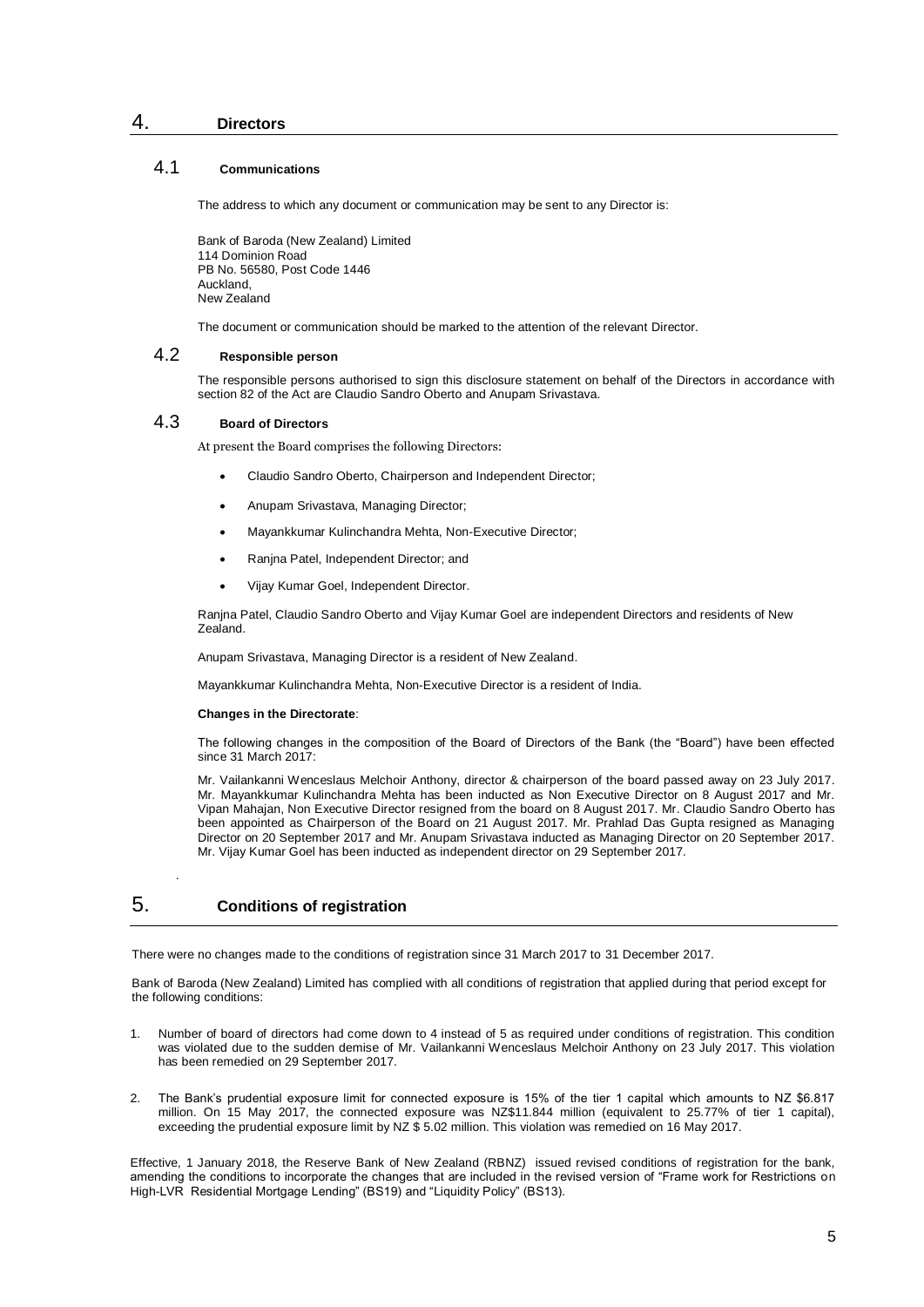# 6. **Pending proceedings or arbitration**

As at the date of this disclosure statement, there are no pending proceedings or arbitration concerning the Bank, whether in New Zealand or elsewhere, that may have a material adverse effect on the Bank.

# 7. **Credit rating**

## 7.1 **Rating information**

The credit rating of the Bank is as follows:

| <b>Rating Agency</b> | <b>Type of Rating</b>                                            | <b>Current Rating</b> | <b>Outlook</b> | Qualifications | <b>Rating Change</b><br>in the Last 2<br>Years |
|----------------------|------------------------------------------------------------------|-----------------------|----------------|----------------|------------------------------------------------|
| Fitch IBCA, Inc.     | Long-term<br>foreign currency<br><b>Issuer Default</b><br>Rating | BBB-                  | Stable         | Nil            | No                                             |

There have been no rating changes for Bank of Baroda (New Zealand) Limited within the last two years. On 27-06-2017, Fitch Ratings has affirmed the ratings on Bank of Baroda (New Zealand) Limited. The Long-Term Issuer Default Ratings (IDR) on Bank of Baroda (New Zealand) Limited have been affirmed at 'BBB-'. The Outlook on the IDRs is Stable.

# 7.2 **Applicable ratings scales**

| <b>Long Term Debt Ratings</b>                                     | Moody's | S&P        | <b>FITCH</b> |
|-------------------------------------------------------------------|---------|------------|--------------|
|                                                                   |         |            |              |
| Highest quality/Extremely strong capacity to pay interest and     | Aaa     | AAA        | AAA          |
| principal                                                         | Aa      | AA         | AA           |
| High quality/Very strong                                          | Α       | A          | A            |
| Upper medium grade/Strong                                         |         |            |              |
| Medium grade (lowest investment grade)/Adequate                   | Baa     | <b>BBB</b> | <b>BBB</b>   |
| Predominately speculative/Less near term vulnerability to default |         |            |              |
| Speculative, low grade/Greater vulnerability                      | Bа      | <b>BB</b>  | BB           |
|                                                                   |         |            |              |
|                                                                   | B       | B          | B            |
| Poor to default/identifiable vulnerability                        | Caa     | CCC        | CCC          |
| Highest speculations                                              | Cа      | CC         | СC           |
| Lowest quality, no interest                                       | C       | C          | C            |
| Payment in default, in arrears - questionable value               |         | D          | D            |

Moody's applies numeric modifiers to each generic rating category from Aa to B, indicating that the counterparty is (1) in the higher end of its letter-rating category, (2) in mid-range, (3) in lower end.

Fitch and S&P apply plus (+) or minus (-) signs to ratings from 'AA to 'CCC' to indicate relative standing within the major rating categories.

# 8. **Other material matters**

There are no other matters relating to the business or affairs of the Bank, other than those contained in this disclosure statement that, if disclosed, would materially affect the decision of a person to subscribe for debt securities of which the Bank is the issuer. The issuer has the same meaning as in section 11 of the Financial Market Conduct Act 2013.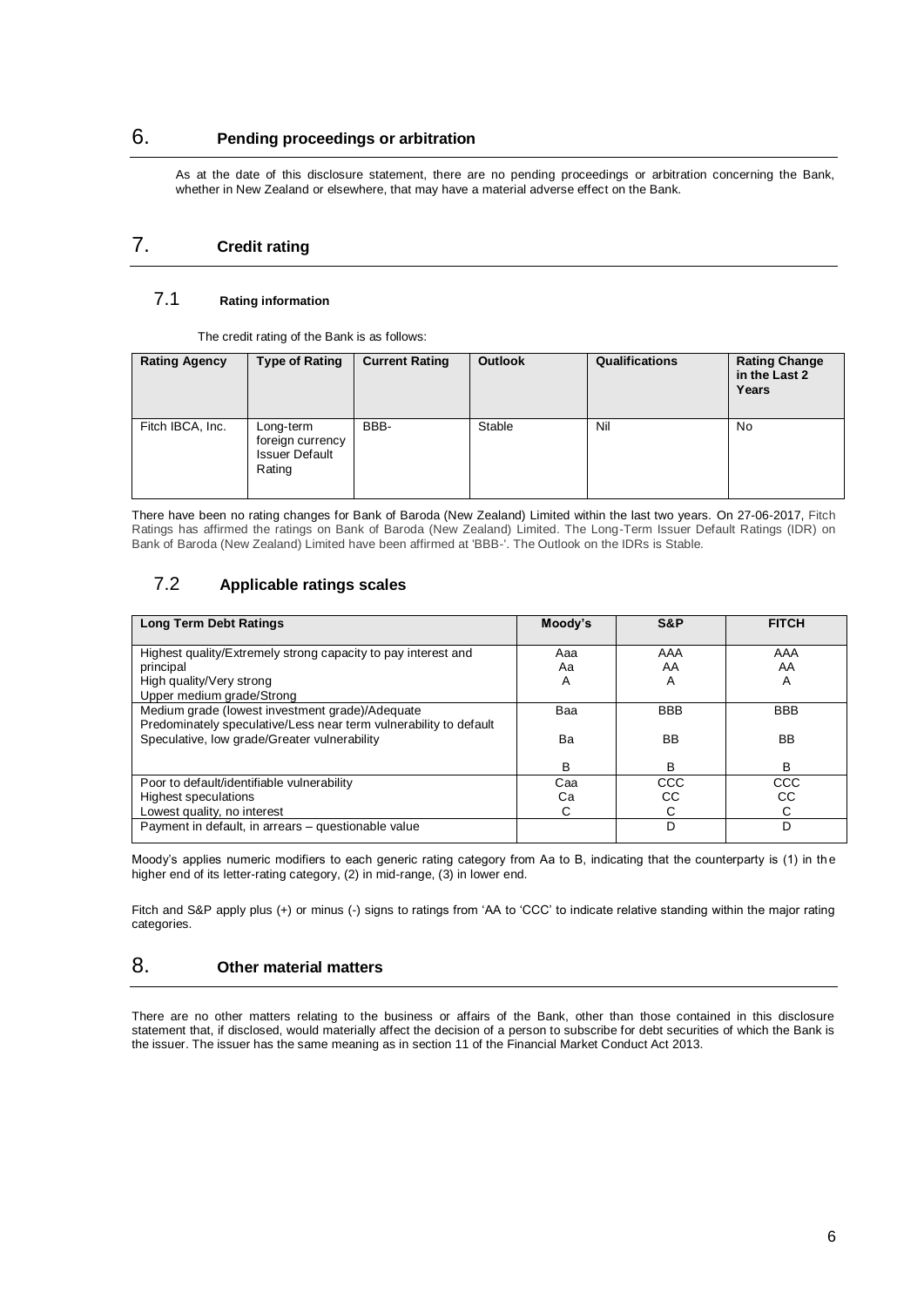# 9. **Directors' statements**

Each Director of the Bank, after due inquiry, believes as at the date of signing that this disclosure statement:

- (a) contains all the information that is required by the Order; and
- (b) is not false or misleading.

Each Director of the Bank, after due enquiry, believes that for the nine months ended 31 December 2017:

- (a) the Bank had complied with all conditions of registration imposed by the Reserve Bank of New Zealand under section 74 of the Reserve Bank Act 1989, except for the two breaches as detailed on page 5 under conditions of registration;
- (b) credit exposures to connected persons were not contrary to interests of the Banking Group; and
- (c) the Bank had systems in place to monitor and control adequately the Banking Group's material risks, including credit risk, concentration of credit risk, interest rate risk, currency risk, equity risk, liquidity risk, operational risk and other business risks, and that those systems were being properly applied.

For and on behalf of all of the Directors of the Bank (by Directors' Resolution), this Disclosure Statement is dated at Auckland, New Zealand this 26 February 2018 and signed by Claudio Sandro Oberto and Anupam Srivastava as responsible persons.

Jfs

Bank of Baroda (New Zealand) Limited

ivaTava

Claudio Sandro Oberto **Anupam Srivastava**<br>
Anupam Srivastava

Chairman Chairman<br>Bank of Baroda (New Zealand) Limited Bank of Baroda (New Zealand) Limited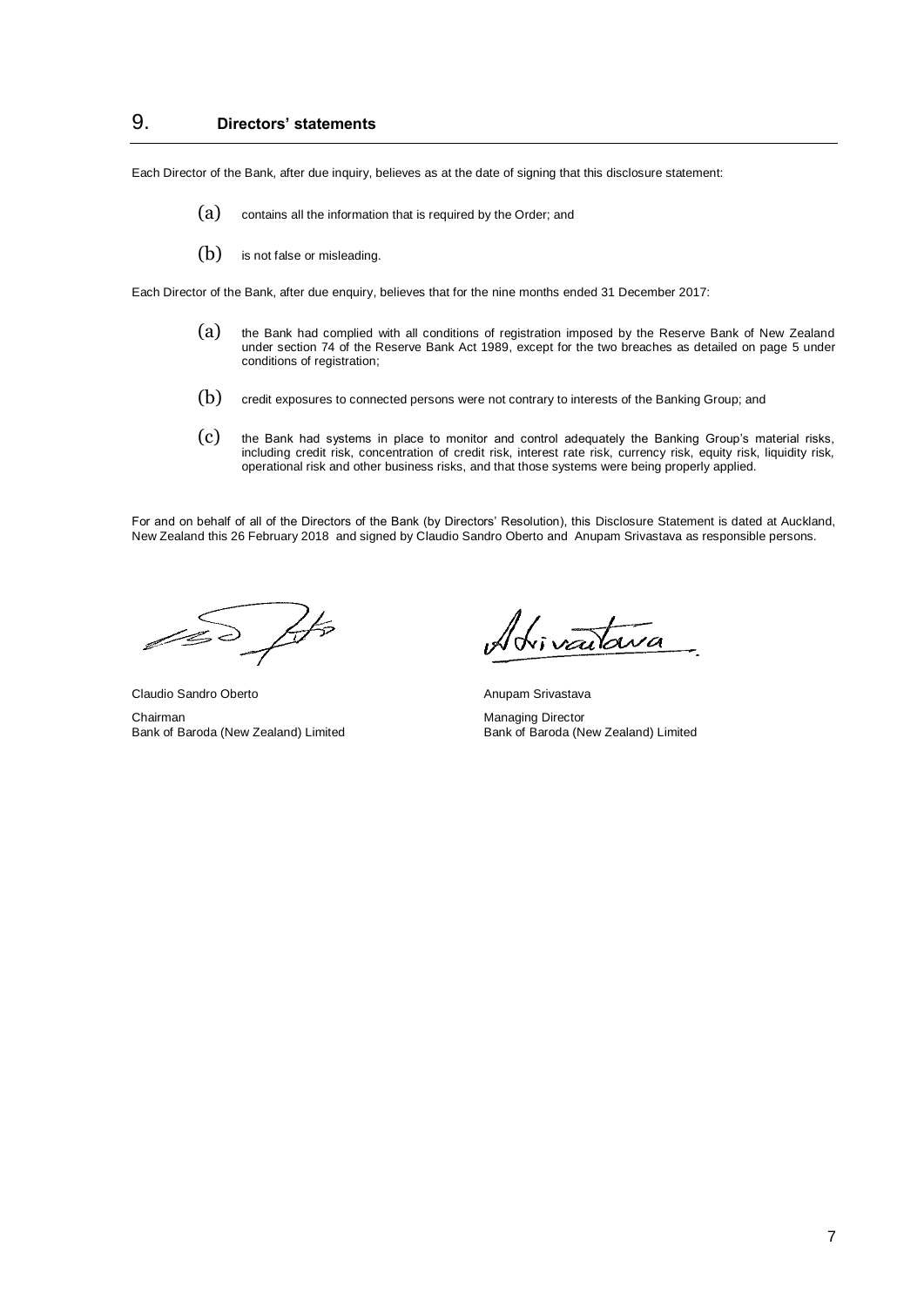#### **10. Financial statements**

The financial statements for the bank for the nine months ended 31 December 2017 are attached as Appendix and form part of this disclosure statement.

## **Appendix: Financial Statements**

Bank of Baroda (New Zealand) Limited

Company Number 2135104

Financial Statements for the nine months ended 31 December 2017

## **Contents**

|     | Statement of Comprehensive Income                                                  | 9  |
|-----|------------------------------------------------------------------------------------|----|
|     | Statement of Changes in Equity                                                     | 9  |
|     | <b>Statement of Financial Position</b>                                             | 10 |
|     | <b>Cash Flow Statement</b>                                                         | 11 |
|     | <b>Notes to the Financial Statements</b>                                           |    |
| 1.  | Statement of accounting policies                                                   | 13 |
| 2.  | Interest Income and Expenses                                                       | 13 |
| 3.  | Other income                                                                       | 13 |
| 4.  | Loans and advances                                                                 | 14 |
| 5.  | Deposits and other borrowings                                                      | 14 |
| 6.  | Equity                                                                             | 14 |
| 7.  | Asset quality                                                                      | 15 |
| 8.  | Concentration of credit risk                                                       | 16 |
| 9.  | Concentration of funding                                                           | 17 |
| 10. | Segmental Information                                                              | 17 |
| 11. | Lease commitments                                                                  | 17 |
| 12. | Capital commitments                                                                | 17 |
| 13. | <b>Contingent liabilities</b>                                                      | 17 |
| 14. | Subsequent events after balance date                                               | 17 |
| 15. | Liquidity risk                                                                     | 18 |
| 16. | Interest rate sensitivity                                                          | 19 |
| 17. | Fair value of financial instruments                                                | 19 |
| 18. | Credit exposure concentrations                                                     | 20 |
| 19. | Securitisation, funds management, other fiduciary activities and the marketing and |    |
|     | distribution of insurance products                                                 | 20 |
| 20. | Risk management policies                                                           | 20 |
| 21. | Capital adequacy                                                                   | 20 |
| 22. | Other material matters                                                             | 23 |
|     |                                                                                    |    |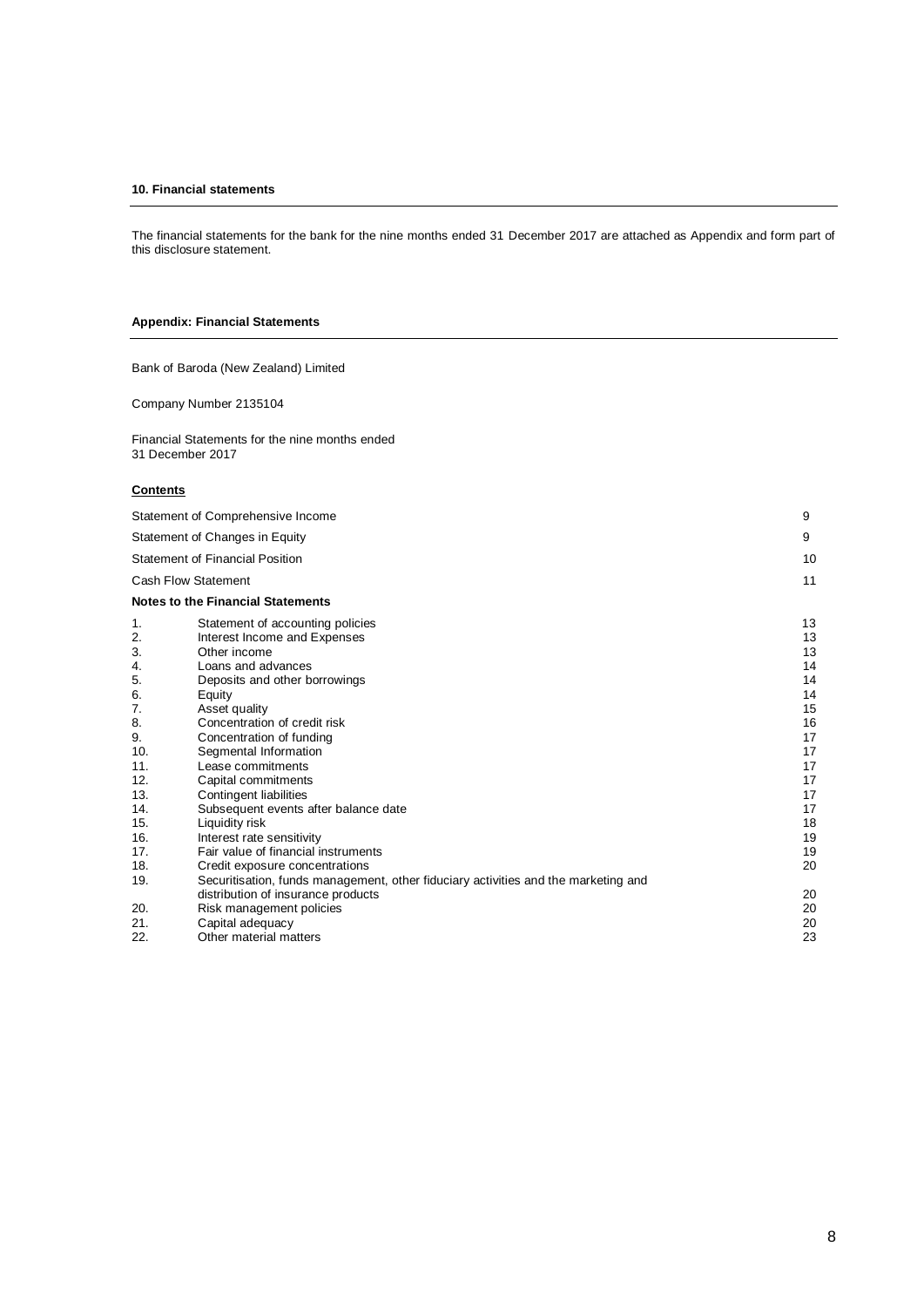## **INTERIM FINANCIAL STATEMENTS FOR THE NINE MONTHS ENDED 31 DECEMBER 2017**

| <b>STATEMENT OF COMPREHENSIVE INCOME</b> | <b>Notes</b>   | <b>Unaudited</b><br>Nine months<br>ended<br>31 December 2017<br>\$'000 | <b>Unaudited</b><br>Nine months<br>ended<br>31 December 2016<br>\$'000 | <b>Audited</b><br>Year<br>ended<br>31 March<br>2017<br>\$'000 |
|------------------------------------------|----------------|------------------------------------------------------------------------|------------------------------------------------------------------------|---------------------------------------------------------------|
| Interest income                          | 2              | 3,370                                                                  | 2,914                                                                  | 3,922                                                         |
| Interest expense                         | $\overline{2}$ | (1,071)                                                                | (847)                                                                  | (1, 186)                                                      |
| Net interest income                      |                | 2,299                                                                  | 2,067                                                                  | 2,736                                                         |
| Other income                             | 3              | 1,119                                                                  | 1,279                                                                  | 1,760                                                         |
| <b>Total operating income</b>            |                | 3,418                                                                  | 3,346                                                                  | 4,496                                                         |
| Operating expenses                       |                | (2, 125)                                                               | (2, 281)                                                               | (3, 174)                                                      |
| Impairment losses on loans and advances  |                | (47)                                                                   | (30)                                                                   | (26)                                                          |
| Net profit before taxation               |                | 1,246                                                                  | 1,035                                                                  | 1,296                                                         |
| Taxation expense                         |                | (338)                                                                  | (404)                                                                  | (382)                                                         |
| Net profit after taxation                |                | 908                                                                    | 631                                                                    | 914                                                           |
| Other comprehensive income               |                |                                                                        |                                                                        |                                                               |
| Total comprehensive income               |                | 908                                                                    | 631                                                                    | 914                                                           |

| <b>STATEMENT OF CHANGES IN EQUITY</b><br>For the nine months ended<br>31 December 2017 | <b>Share Capital</b> | <b>Retained</b><br><b>Earnings</b> | <b>Total</b> |
|----------------------------------------------------------------------------------------|----------------------|------------------------------------|--------------|
|                                                                                        | \$'000               | \$'000                             | \$'000       |
| Balance at 1 April 2017                                                                | 40,000               | 6,052                              | 46,052       |
| Net profit after taxation and total comprehensive income<br>for the period             |                      | 908                                | 908          |
| Balance at 31 December 2017 (Unaudited)                                                | 40,000               | 6,960                              | 46,960       |
| Balance at 1 April 2016<br>Net profit after taxation and total comprehensive income    | 40,000               | 5,138                              | 45,138       |
| for the period                                                                         |                      | 631                                | 631          |
| Balance at 31 December 2016 (Unaudited)                                                | 40,000               | 5,769                              | 45,769       |
| Balance at 1 April 2016<br>Net profit after taxation and total comprehensive income    | 40,000               | 5,138                              | 45.138       |
| for the year                                                                           |                      | 914                                | 914          |
| Balance as at 31 March 2017 (Audited)                                                  | 40,000               | 6,052                              | 46,052       |

The accompanying notes on pages 13 to 23 form an integral part of these interim financial statements and should be read in conjunction with the interim financial statements.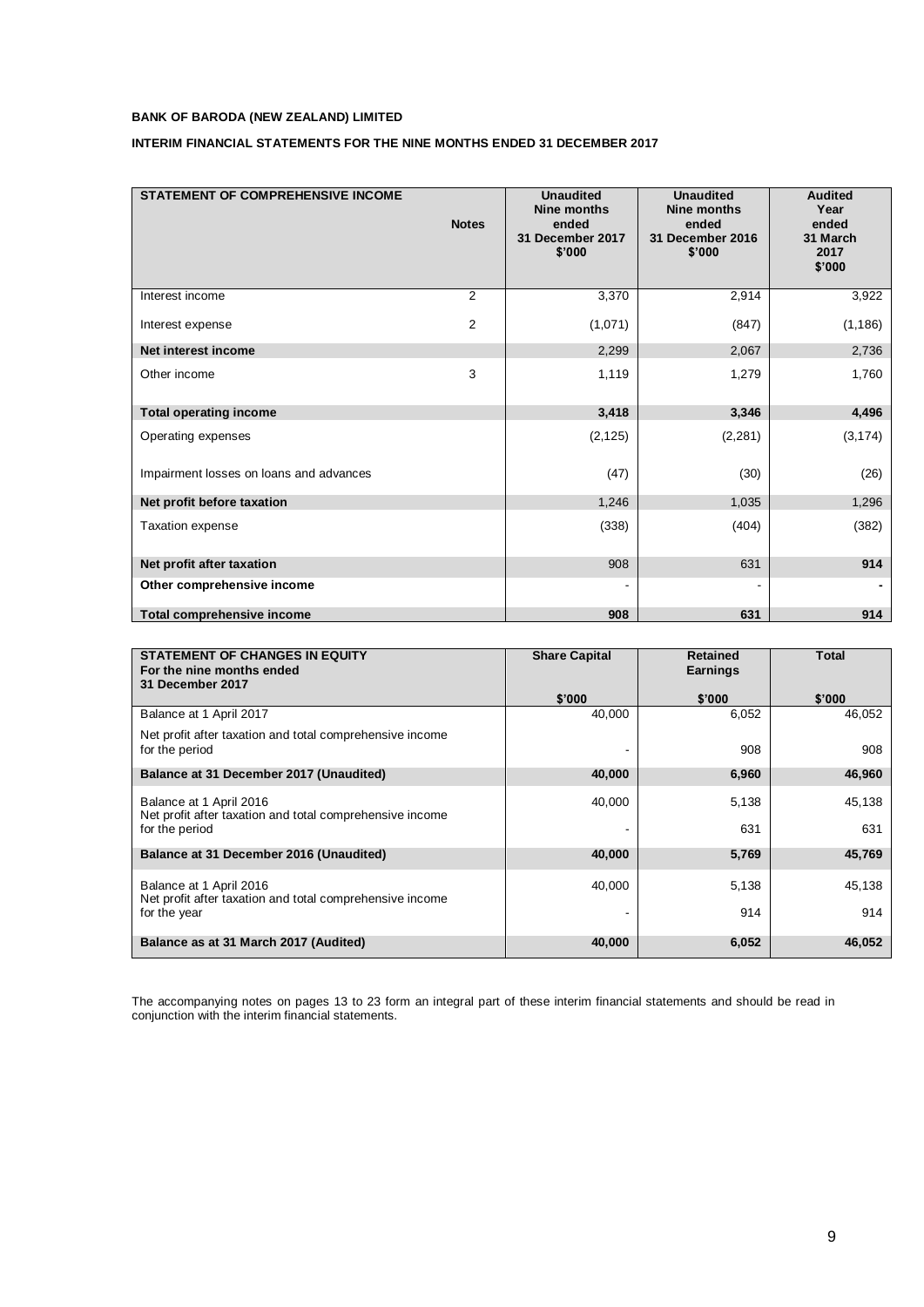#### **INTERIM FINANCIAL STATEMENTS FOR THE NINE MONTHS ENDED 31 DECEMBER 2017**

| <b>STATEMENT OF FINANCIAL POSITION</b>                                               | <b>Notes</b> | <b>Unaudited</b><br>31 December<br>2017<br>\$'000 | <b>Unaudited</b><br>31 December<br>2016<br>\$'000 | <b>Audited</b><br>31 March 2017<br>\$'000 |
|--------------------------------------------------------------------------------------|--------------|---------------------------------------------------|---------------------------------------------------|-------------------------------------------|
| <b>Assets</b>                                                                        |              |                                                   |                                                   |                                           |
| Cash and cash equivalents                                                            |              | 7,729                                             | 13,942                                            | 18,401                                    |
| Balances due from related parties                                                    |              | 4,828                                             | 5,486                                             | 5,305                                     |
| Due from other financial institutions                                                |              | 19,700                                            | 8,500                                             | 8,000                                     |
| Loans and advances                                                                   | 4            | 79,931                                            | 70,699                                            | 70,070                                    |
| Property, plant and equipment                                                        |              | 321                                               | 397                                               | 375                                       |
| Deferred tax asset                                                                   |              | 267                                               | 583                                               | 605                                       |
| Other assets                                                                         |              | 418                                               | 308                                               | 265                                       |
| <b>Total assets</b>                                                                  |              | 113,194                                           | 99,915                                            | 103,021                                   |
| <b>Liabilities</b>                                                                   |              |                                                   |                                                   |                                           |
| Balances due to related parties                                                      |              | 1,005                                             | 1,248                                             | 997                                       |
| Deposits and other borrowings                                                        | 5            | 64,800                                            | 52,332                                            | 55,519                                    |
| Other liabilities                                                                    |              | 429                                               | 566                                               | 453                                       |
| <b>Total liabilities</b>                                                             |              | 66,234                                            | 54,146                                            | 56,969                                    |
| Shareholders' equity                                                                 |              |                                                   |                                                   |                                           |
| Share capital                                                                        | 6            | 40,000                                            | 40,000                                            | 40,000                                    |
| Retained earnings                                                                    | 6            | 6,960                                             | 5,769                                             | 6,052                                     |
| Total shareholders' equity                                                           |              | 46,960                                            | 45,769                                            | 46,052                                    |
| Total shareholders' equity and liabilities                                           |              | 113,194                                           | 99,915                                            | 103,021                                   |
| Total interest earning and discount bearing assets                                   |              | 110,584                                           | 97,376                                            | 100,370                                   |
| Total interest and discount bearing liabilities                                      |              | 60,405                                            | 49,699                                            | 51,361                                    |
| Financial Assets, pledged as collateral for liabilities or<br>contingent liabilities |              |                                                   |                                                   |                                           |

The accompanying notes on pages 13 to 23 form an integral part of these interim financial statements and should be read in conjunction with the interim financial statements.

For and on behalf of the Board

ÞÞ  $\mathscr{B}$ 

Claudio Sandro Oberto **Anupam Srivastava** Anupam Srivastava **Chairman** Managing Director Dated: 26 February 2018

Adrivatava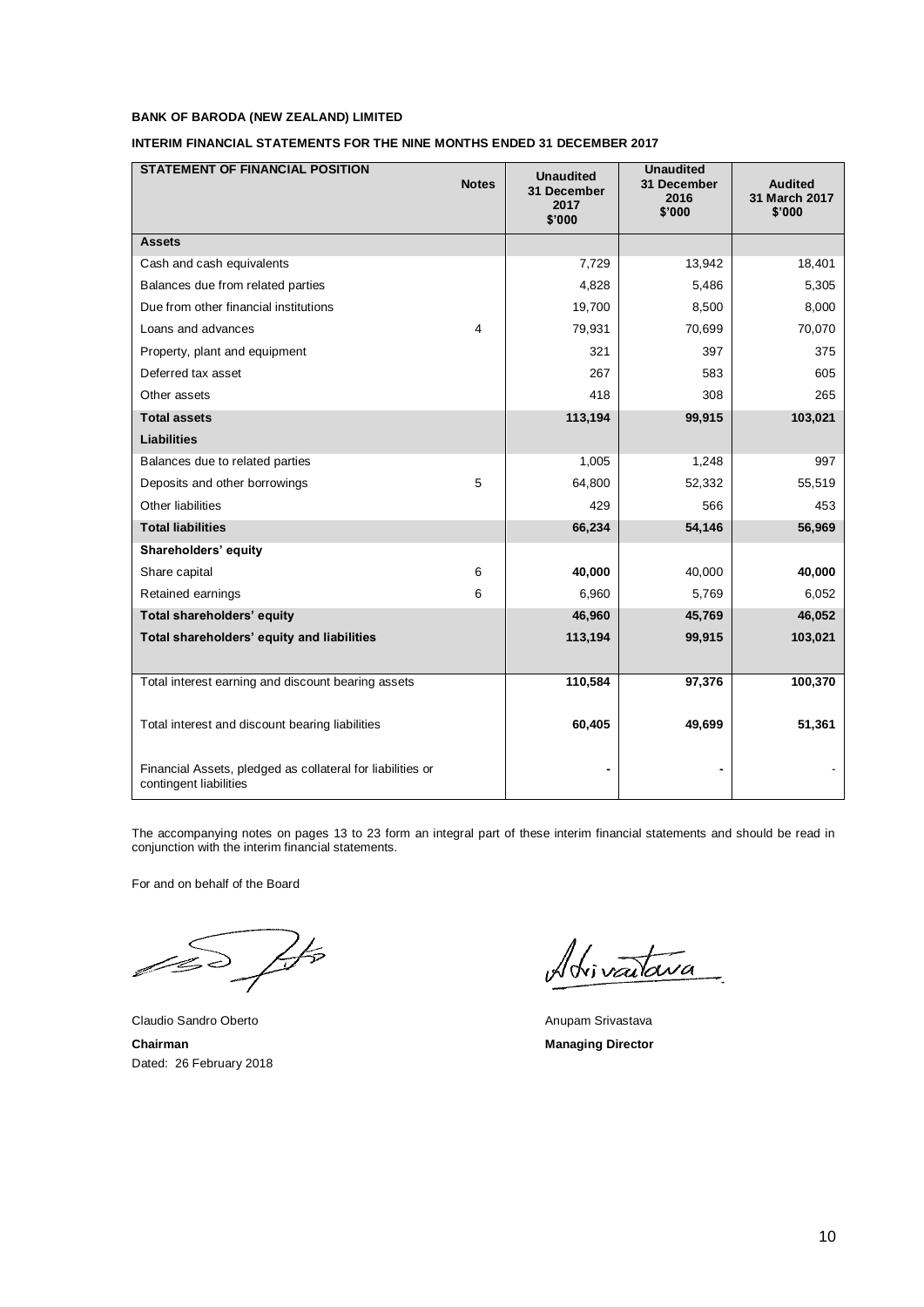## **INTERIM FINANCIAL STATEMENTS FOR THE NINE MONTHS ENDED 31 DECEMBER 2017**

| <b>CASH FLOW STATEMENT</b>                                                                               | <b>Unaudited</b><br>Nine months ended<br>31 December<br>2017<br>\$'000 | <b>Unaudited</b><br>Nine months ended<br>31 December<br>2016<br>\$'000 | <b>Audited</b><br>Year<br>ended<br>31 March 2017<br>\$'000 |
|----------------------------------------------------------------------------------------------------------|------------------------------------------------------------------------|------------------------------------------------------------------------|------------------------------------------------------------|
| Cash flows from operating activities                                                                     |                                                                        |                                                                        |                                                            |
| Interest received                                                                                        | 3,229                                                                  | 2,919                                                                  | 3,922                                                      |
| Fees and other income                                                                                    | 1,119                                                                  | 1,279                                                                  | 1,760                                                      |
| Operating expenses paid<br>Interest paid                                                                 | (2,095)<br>(1,078)                                                     | (2,070)<br>(818)                                                       | (2,995)<br>(1, 135)                                        |
| Net cash flows from operating activities before<br>changes in operating assets and<br><b>liabilities</b> | 1,175                                                                  | 1,310                                                                  | 1,552                                                      |
| Net changes in operating assets and liabilities:                                                         |                                                                        |                                                                        |                                                            |
| Increase in loans and advances                                                                           | (9,908)                                                                | (6, 534)                                                               | (5,901)                                                    |
| Decrease/(increase) in balances due from other<br>financial institutions                                 | (11,700)                                                               | 5,600                                                                  | 6,100                                                      |
| (Decrease)/ Increase in deposits and other borrowings                                                    | 9,281                                                                  | 8,511                                                                  | 11,656                                                     |
| Increase in interest receivable                                                                          |                                                                        |                                                                        | (1)                                                        |
| Increase/(decrease) in balances due to related parties                                                   |                                                                        |                                                                        |                                                            |
| (Decrease) /Increase in other assets                                                                     | 8<br>(12)                                                              | (1, 162)<br>(117)                                                      | (1, 371)<br>(69)                                           |
| Increase /(decrease) in other liabilities and provisions                                                 | 7                                                                      | 87                                                                     | 7                                                          |
| Decrease/(increase) in balances due from related<br>parties                                              | 477                                                                    | (2, 108)                                                               | (1,927)                                                    |
| Net cash flows (used in)/from operating activities                                                       | (10, 672)                                                              | 5,587                                                                  | 10,046                                                     |
| Cash flows from investing activities                                                                     | -                                                                      | -                                                                      |                                                            |
| Net cash flows from investing activities                                                                 |                                                                        | -                                                                      |                                                            |
| Cash flows from financing activities                                                                     |                                                                        | $\blacksquare$                                                         |                                                            |
| Net cash flows from financing activities                                                                 |                                                                        | $\overline{a}$                                                         |                                                            |
| (Decrease)/ Increase in cash and cash equivalents                                                        | (10, 672)                                                              | 5,587                                                                  | 10,046                                                     |
| Add opening cash and cash equivalents                                                                    | 18,401                                                                 | 8,355                                                                  | 8,355                                                      |
| Effect of exchange rate changes on cash and cash<br>equivalents                                          |                                                                        | -                                                                      |                                                            |
| Closing cash and cash equivalents                                                                        | 7,729                                                                  | 13,942                                                                 | 18,401                                                     |
| Cash on hand                                                                                             | 331                                                                    | 303                                                                    | 127                                                        |
| Call and overnight advances to financial institutions                                                    | 7,398                                                                  | 13,639                                                                 | 18,274                                                     |

The accompanying notes on pages 13 to 23 form an integral part of these interim financial statements and should be read in conjunction with the interim financial statements.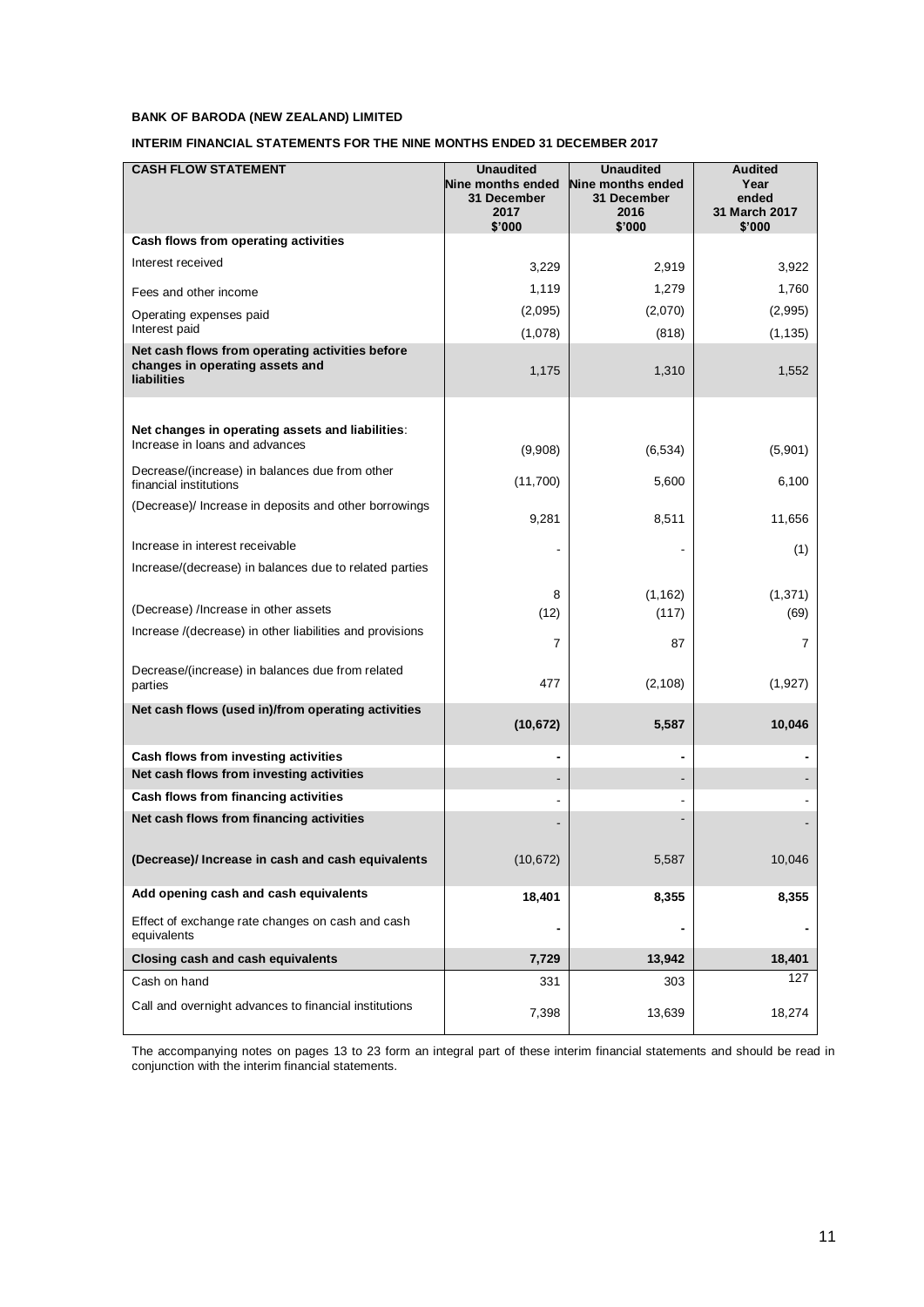## **INTERIM FINANCIAL STATEMENTS FOR THE NINE MONTHS ENDED 31 DECEMBER 2017**

| <b>RECONCILIATION OF NET PROFIT AFTER</b><br><b>TAXATION TO NET CASH FLOWS FROM</b><br><b>OPERATING ACTIVITIES</b> | <b>Unaudited</b><br><b>Nine months</b><br>ended<br>31 December<br>2017<br>\$'000 | <b>Unaudited</b><br><b>Nine months</b><br>ended<br>31 December<br>2016<br>\$'000 | <b>Audited</b><br>Year<br>ended<br>31 March 2017<br>\$'000 |
|--------------------------------------------------------------------------------------------------------------------|----------------------------------------------------------------------------------|----------------------------------------------------------------------------------|------------------------------------------------------------|
| Net profit after taxation                                                                                          | 908                                                                              | 631                                                                              | 914                                                        |
| Non cash movements:                                                                                                |                                                                                  |                                                                                  |                                                            |
| Unrealised fair value adjustments                                                                                  |                                                                                  | 5                                                                                |                                                            |
| Depreciation                                                                                                       | 55                                                                               | 74                                                                               | 97                                                         |
| Increase in collective allowance for impairment losses                                                             | 47                                                                               | 26                                                                               | 23                                                         |
| Increase in individual allowance for impairment losses                                                             |                                                                                  | 4                                                                                | 3                                                          |
| (Increase)/decrease in deferred expenditure                                                                        |                                                                                  | 166                                                                              |                                                            |
| (Increase)/decrease in deferred taxation                                                                           | 338                                                                              | 404                                                                              | 382                                                        |
|                                                                                                                    | 1,348                                                                            | 1,310                                                                            | 1,419                                                      |
| Net movement in operating assets and liabilities:                                                                  |                                                                                  |                                                                                  |                                                            |
| Increase in loans and advances                                                                                     | (9,908)                                                                          | (6, 534)                                                                         | (5,901)                                                    |
| (increase) /Decrease in balances due from other<br>financial institutions                                          | (11,700)                                                                         | 5,600                                                                            | 6,100                                                      |
| Increase in deposits and other borrowings                                                                          | 9,281                                                                            | 8,511                                                                            | 11,656                                                     |
| (Decrease)/Increase in Interest Payable                                                                            | (7)                                                                              |                                                                                  | 51                                                         |
| Increase in interest receivable                                                                                    |                                                                                  |                                                                                  | (1)                                                        |
| Increase/(Decrease) in balances due to related parties                                                             | 8                                                                                | (1, 162)                                                                         | (1, 371)                                                   |
| (Increase)/Decrease in other assets                                                                                | (153)                                                                            | (117)                                                                            | (69)                                                       |
| (Decrease)/Increase in other liabilities and provisions                                                            | (18)                                                                             | 87                                                                               | 89                                                         |
| Decrease/(increase) in balances due from related<br>parties                                                        | 477                                                                              | (2, 108)                                                                         | (1,927)                                                    |
| Net cash flows (used in)/from operating activities                                                                 | (10, 672)                                                                        | 5,587                                                                            | 10,046                                                     |

The accompanying notes on pages 13 to 23 form an integral part of these interim financial statements.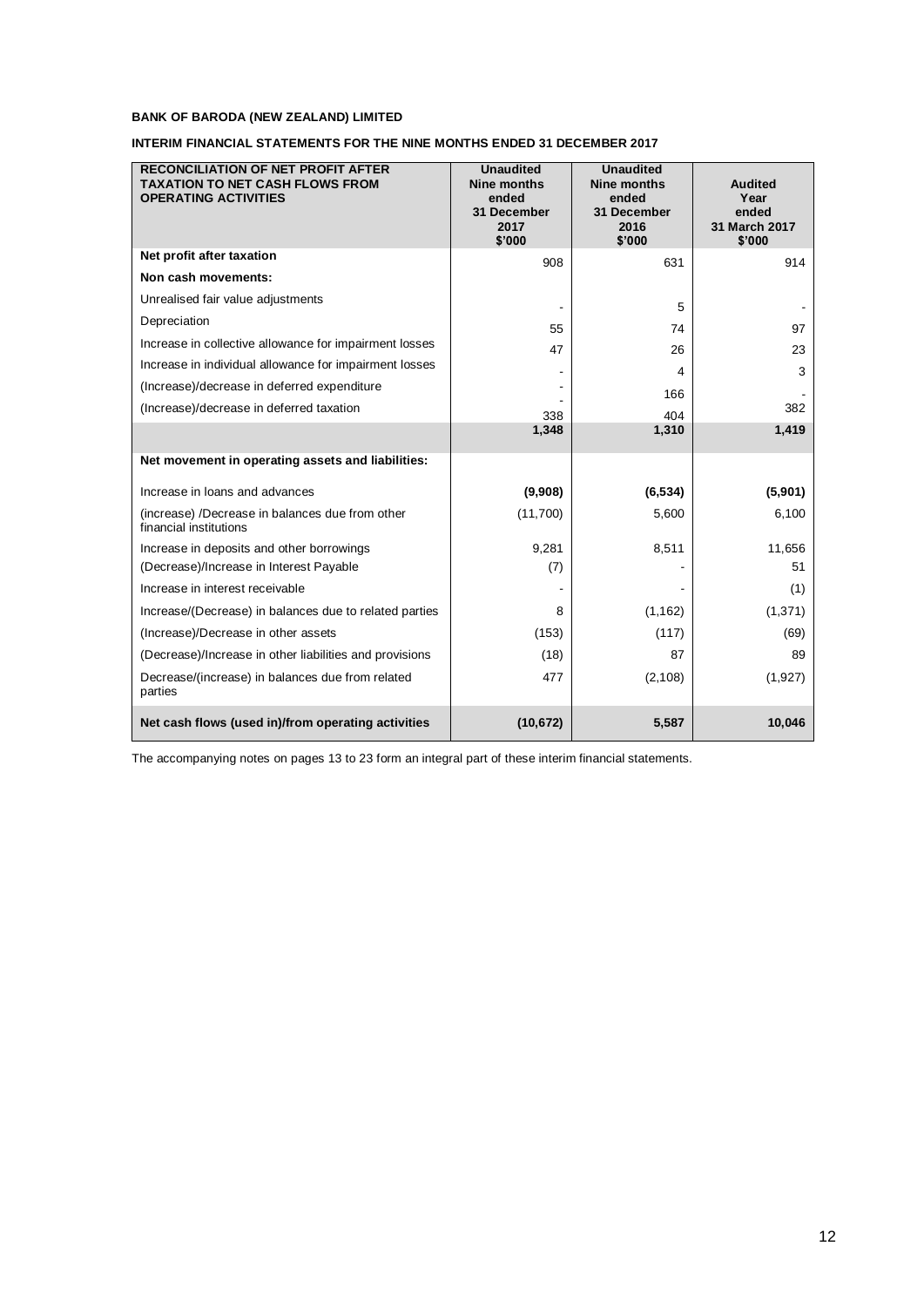#### **1. STATEMENT OF ACCOUNTING POLICIES**

#### **General accounting policies**

These interim financial statements have been prepared in accordance with the registered Bank Disclosure Statement (New Zealand Incorporated Registered Banks) Order 2014 (as amended). The company is profit-oriented and is an FMC Reporting Entity under Financial Markets Conducts Act 2013.

These interim financial statements have been prepared in accordance with Generally Accepted Accounting Practice in New Zealand ("NZ GAAP"), as appropriate for profit-oriented entities, and the New Zealand equivalent to International Accounting Standard ("NZ IAS") 34 *Interim Financial Reporting* and International Accounting Standard IAS 34 and should be read in conjunction with the General Disclosure Statement for the year ended 31 March 2017.

These interim financial statements comply with International Accounting Standard 34 *Interim Financial Reporting* as issued by the International Accounting Standards Board and comply with NZ IAS 34.

These interim financial statements were authorised for issue by the Board on 26 February 2018. The Board has the power to amend the financial statements after they are authorised for issue.

#### **Basis of preparation**

The interim financial statements have been prepared under the historical cost convention. The functional and presentation currency is New Zealand Dollar (NZD). The same accounting policies and methods of computation has been followed in preparing these interim financial statements as were used in preparing the financial statements for the year end 31 March 2017.

#### **Critical accounting estimates and judgements**

The preparation of financial statements in conformity with NZ IFRS requires the use of certain critical accounting estimates. It also requires management to exercise its judgement in the process of applying the Bank's accounting policies.

Estimates, judgements and underlying assumptions are reviewed on an ongoing basis. Revisions to accounting estimates are recognised in the period in which the estimate is revised and in any future periods affected. There have been no material estimates or judgements in the preparation of these financial statements. The information about estimates and assumptions in applying accounting policies that have the most significant effect on the Disclosure Statement include the impairment allowance and the recognition of the deferred tax asset.

#### **Changes in accounting policy**

There have been no material changes in accounting policies since the last financial statements for year ended 31 March 2017.

#### **Comparative figures (restatements)**

Certain comparative figures have been re-stated for consistency with current period presentation, and the nature of the changes are described in each affected note.

#### **2. INTEREST INCOME AND EXPENSES**

|                                 | <b>Unaudited</b><br>Nine Months ended<br>31 December 2017<br>\$'000 | <b>Unaudited</b><br>Nine Months ended<br>31 December 2016<br>\$'000 | <b>Audited</b><br>Year<br>ended<br>31 March 2017<br>\$'000 |
|---------------------------------|---------------------------------------------------------------------|---------------------------------------------------------------------|------------------------------------------------------------|
| Interest income                 |                                                                     |                                                                     |                                                            |
| <b>Bank Deposits/Placements</b> | 461                                                                 | 424                                                                 | 572                                                        |
| Loans & Advances to Customers   | 2,909                                                               | 2,490                                                               | 3,350                                                      |
| <b>Total Interest income</b>    | 3,370                                                               | 2,914                                                               | 3,922                                                      |
| Interest expenses               |                                                                     |                                                                     |                                                            |
| Deposit by customers            | 1.071                                                               | 847                                                                 | 1,186                                                      |

#### **3. OTHER INCOME**

|                                | <b>Unaudited</b><br>Nine Months ended<br>31 December 2017<br>\$'000 | <b>Unaudited</b><br>Nine Months ended<br>31 December 2016<br>\$'000 | <b>Audited</b><br>Year<br>ended<br>31 March 2017<br>\$'000 |
|--------------------------------|---------------------------------------------------------------------|---------------------------------------------------------------------|------------------------------------------------------------|
| Other income                   |                                                                     |                                                                     |                                                            |
| Banking and lending fee income | 210                                                                 | 173                                                                 | 294                                                        |
| Net commissions revenue        | 21                                                                  | 20                                                                  | 27                                                         |
| Net foreign exchange gains     | 884                                                                 | 1073                                                                | 1,425                                                      |
| Other revenue                  | 4                                                                   | 13                                                                  | 14                                                         |
| <b>Total other income</b>      | 1,119                                                               | 1,279                                                               | 1,760                                                      |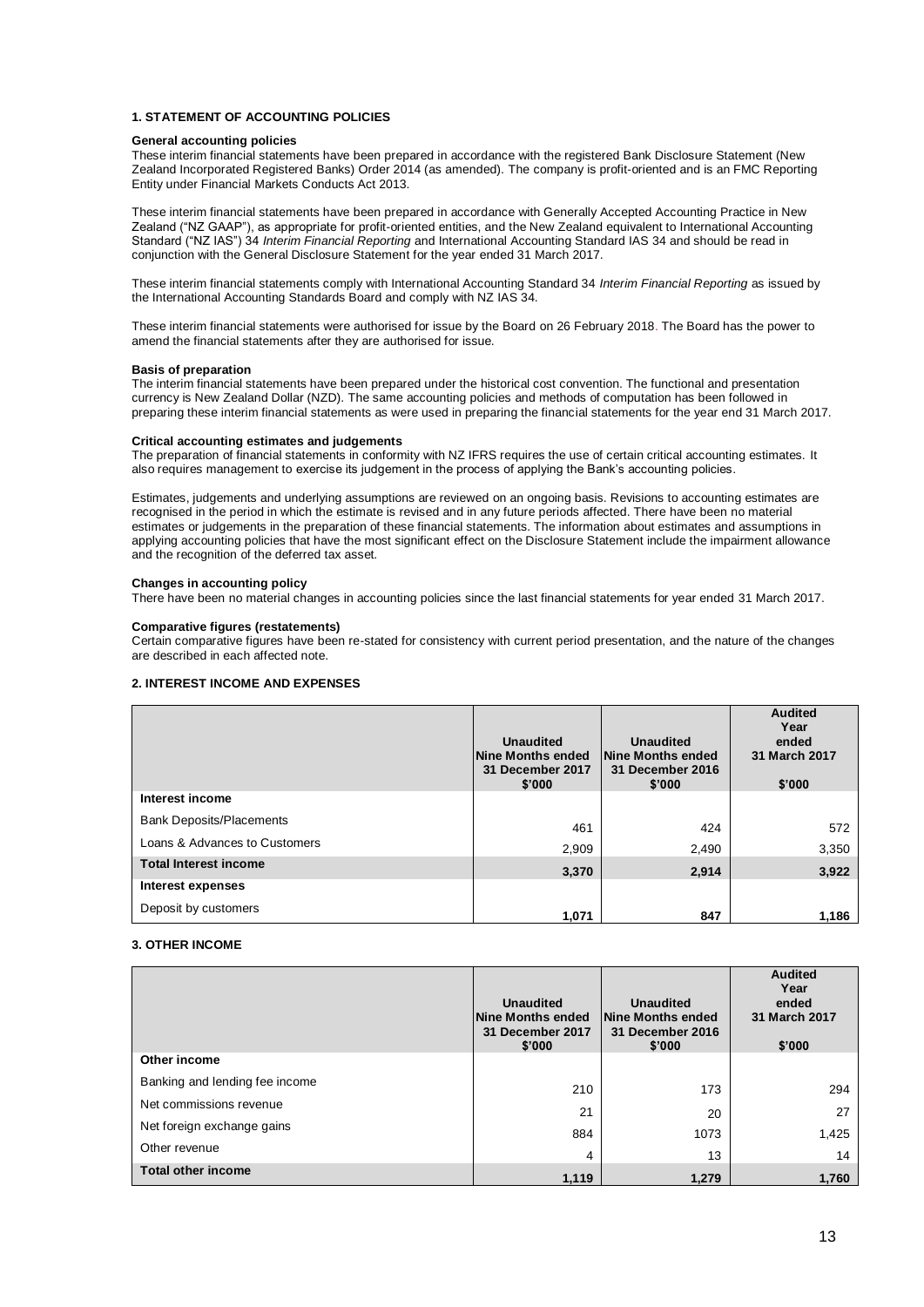# **NOTES TO THE FINANCIAL STATEMENTS**

# **For the nine months ended 31 December 2017**

**4. LOANS AND ADVANCES**

|                                   | <b>Unaudited</b><br>As at<br>31 December 2017<br>\$'000 | <b>Unaudited</b><br>As at<br>31 December 2016<br>\$'000<br>(Restated) | <b>Audited</b><br>As at<br>31 March 2017<br>\$'000 |
|-----------------------------------|---------------------------------------------------------|-----------------------------------------------------------------------|----------------------------------------------------|
| <b>Residential Mortgage Loans</b> | 51,052                                                  | 46,404                                                                | 44,145                                             |
| Corporate exposures               | 20,213                                                  | 17,608**                                                              | 19,944                                             |
| Other exposures*                  | 9,002                                                   | 7,083**                                                               | 6,270                                              |
| Allowances for impairment losses  | (336)                                                   | (396)                                                                 | (289)                                              |
| Total net loans and receivables   | 79,931                                                  | 70,699                                                                | 70,070                                             |
| Current                           | 17,242                                                  | 13,694                                                                | 11,901                                             |
| Non-Current                       | 62,689                                                  | 57,005                                                                | 58,169                                             |

\*\* Corporate and other exposures have been restated to align with definitions of corporate loans.

\*Other exposures mainly comprise of personal loans.

## **5. DEPOSITS AND OTHER BORROWINGS**

|                       | <b>Unaudited</b><br>As at<br>31 December 2017<br>\$'000 | <b>Unaudited</b><br>As at<br>31 December 2016<br>\$'000 | <b>Audited</b><br>As at<br>31 March 2017<br>\$'000 |
|-----------------------|---------------------------------------------------------|---------------------------------------------------------|----------------------------------------------------|
| Retail deposits       | 64,800                                                  | 52,332                                                  | 55,519                                             |
| Wholesale deposits    |                                                         |                                                         |                                                    |
| Other                 | $\overline{\phantom{a}}$                                |                                                         |                                                    |
| <b>Total Deposits</b> | 64,800                                                  | 52,332                                                  | 55,519                                             |
| New Zealand           | 64,800                                                  | 52,332                                                  | 55,519                                             |
| Overseas              |                                                         |                                                         |                                                    |
| Current               | 58,612                                                  | 49,984                                                  | 50,422                                             |
| Non-Current           | 6,188                                                   | 2,348                                                   | 5,097                                              |

## **6. EQUITY**

|                                                                        | <b>Unaudited</b><br>As at<br>31 December 2017<br>\$'000 | <b>Unaudited</b><br>As at<br><b>31 December 2016</b><br>\$'000 | <b>Audited</b><br>As at<br>31 March 2017<br>\$'000 |
|------------------------------------------------------------------------|---------------------------------------------------------|----------------------------------------------------------------|----------------------------------------------------|
| Share capital                                                          | 40,000                                                  | 40,000                                                         | 40,000                                             |
| Retained earnings                                                      | 6,960                                                   | 5,769                                                          | 6,052                                              |
| <b>Total equity</b>                                                    | 46,960                                                  | 45,552                                                         | 46,052                                             |
| Share capital – issued and paid up<br>Opening balance<br>Shares issued | 40.000<br>$\overline{\phantom{a}}$                      | 40.000                                                         | 40.000                                             |
| Balance at end of the year                                             | 40,000                                                  | 40,000                                                         | 40,000                                             |

|                                                                                | 31 December 2017<br><b>Number</b><br>of shares | 31 December 2016<br><b>Number</b><br>of shares | 31 March 2017<br><b>Number</b><br>of shares |
|--------------------------------------------------------------------------------|------------------------------------------------|------------------------------------------------|---------------------------------------------|
| Number of shares<br>Number of shares at the start of the year<br>Shares issued | 40,000,000                                     | 40,000,000                                     | 40,000,000                                  |
| Number of shares at the end of the year                                        | 40,000,000                                     | 40,000,000                                     | 40,000,000                                  |

All shares have equal voting rights and share equally in dividends and any profits on winding up. Shares do not have a par value.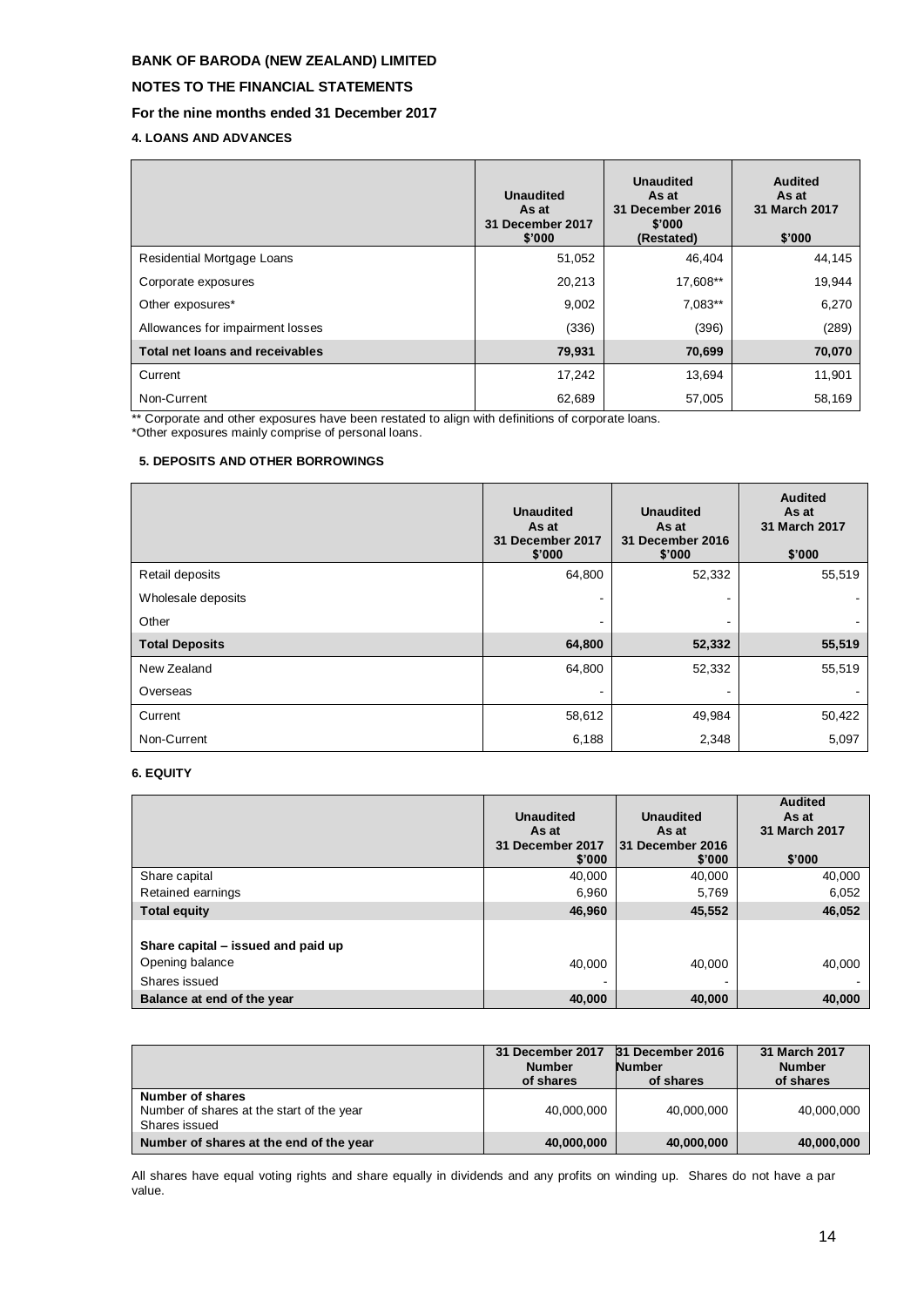## **NOTES TO THE FINANCIAL STATEMENTS**

## **For the nine months ended 31 December 2017**

#### **7. ASSET QUALITY**

| As at 31 December 2017<br><b>Unaudited</b>                                                                                                         | <b>Residential</b><br>mortgage<br>loans | Corporate<br>exposures | <b>Other</b><br>exposures<br>excluding<br>sovereigns and<br>central banks | <b>TOTAL</b><br>\$'000 |
|----------------------------------------------------------------------------------------------------------------------------------------------------|-----------------------------------------|------------------------|---------------------------------------------------------------------------|------------------------|
| Neither past due nor impaired                                                                                                                      | 50,392                                  | 20,098                 | 9,002                                                                     | 79,492                 |
| Past due but not impaired                                                                                                                          | 660                                     | 115                    |                                                                           | 775                    |
| Impaired                                                                                                                                           |                                         |                        |                                                                           |                        |
| <b>Gross loans and advances</b>                                                                                                                    | 51,052                                  | 20,213                 | 9,002                                                                     | 80,267                 |
| Less allowance for impairment                                                                                                                      | (213)                                   | (85)                   | (38)                                                                      | (336)                  |
| <b>Net Loans and advances</b>                                                                                                                      | 50,839                                  | 20,128                 | 8,964                                                                     | 79,931                 |
| Other assets neither past due nor impaired                                                                                                         |                                         |                        | 32,675                                                                    | 32,675                 |
| <b>Total net financial assets</b>                                                                                                                  | 50,839                                  | 20,128                 | 41,639                                                                    | 112,606                |
| Past due but not impaired<br>Gross amount of finance receivables that were past<br>due but not impaired were as follows:<br>Past due up to 30 days | 660                                     | 115                    |                                                                           | 775                    |
| Past due 30 to 60 days                                                                                                                             |                                         |                        |                                                                           |                        |
| Past due 60 to 90 days                                                                                                                             |                                         |                        |                                                                           |                        |
| At least 90 days past due                                                                                                                          |                                         |                        |                                                                           |                        |
| Total past due but not impaired                                                                                                                    | 660                                     | 115                    |                                                                           | 775                    |
| <b>Gross Impaired Assets</b>                                                                                                                       |                                         |                        |                                                                           |                        |
| Balance at beginning of the year                                                                                                                   |                                         |                        |                                                                           |                        |
| <b>Net Additions</b>                                                                                                                               |                                         |                        |                                                                           |                        |
| <b>Deletions</b>                                                                                                                                   |                                         |                        |                                                                           |                        |
| Amounts written off                                                                                                                                |                                         |                        |                                                                           |                        |
| <b>Total individually impaired assets</b>                                                                                                          |                                         |                        |                                                                           |                        |
| Individually assessed credit impairment<br>allowance                                                                                               |                                         |                        |                                                                           |                        |
| Balance at beginning of the year                                                                                                                   |                                         |                        |                                                                           |                        |
| Charged to the statement of comprehensive                                                                                                          |                                         |                        |                                                                           |                        |
| income                                                                                                                                             |                                         |                        |                                                                           |                        |
| Amounts written off                                                                                                                                |                                         |                        |                                                                           |                        |
| Recoveries of amounts previously written off<br>Reversals of previously recognised impairment                                                      |                                         |                        |                                                                           |                        |
| losses                                                                                                                                             |                                         |                        |                                                                           |                        |
| Total amount as per statement of comprehensive<br>income                                                                                           |                                         |                        |                                                                           |                        |
| Balance at end of the year                                                                                                                         |                                         |                        |                                                                           |                        |
| <b>Collectively assessed provisions</b>                                                                                                            |                                         |                        |                                                                           |                        |
| Balance at beginning of the year                                                                                                                   | 181                                     | 82                     | 26                                                                        | 289                    |
| Charged / (credit) to the statement of<br>comprehensive income                                                                                     | 32                                      | 3                      | 12                                                                        | 47                     |
| Amounts written off                                                                                                                                |                                         |                        |                                                                           |                        |
| Total amount as per statement of comprehensive                                                                                                     | 32                                      | 3                      | 12                                                                        | 47                     |
| income<br>Total provisions for impairment losses at the<br>end of the year                                                                         | 213                                     | 85                     | 38                                                                        | 336                    |

The Bank does not have any restructured assets, any financial, real estate or other assets acquired through security enforcement or any other assets under administration.

There has been no interest revenue foregone on restructured, individually impaired or greater than 90 days past due assets during the 9 month period up to 31 December 2017. There are no undrawn balances on lending commitment to counterparties for whom drawn balances are classified as individually impaired. There are no other amounts under administration.

The bank does not have any financial assets designated at fair value through profit or loss on which there have been changes in fair values that are attributable to changes in credit risk of the financial asset.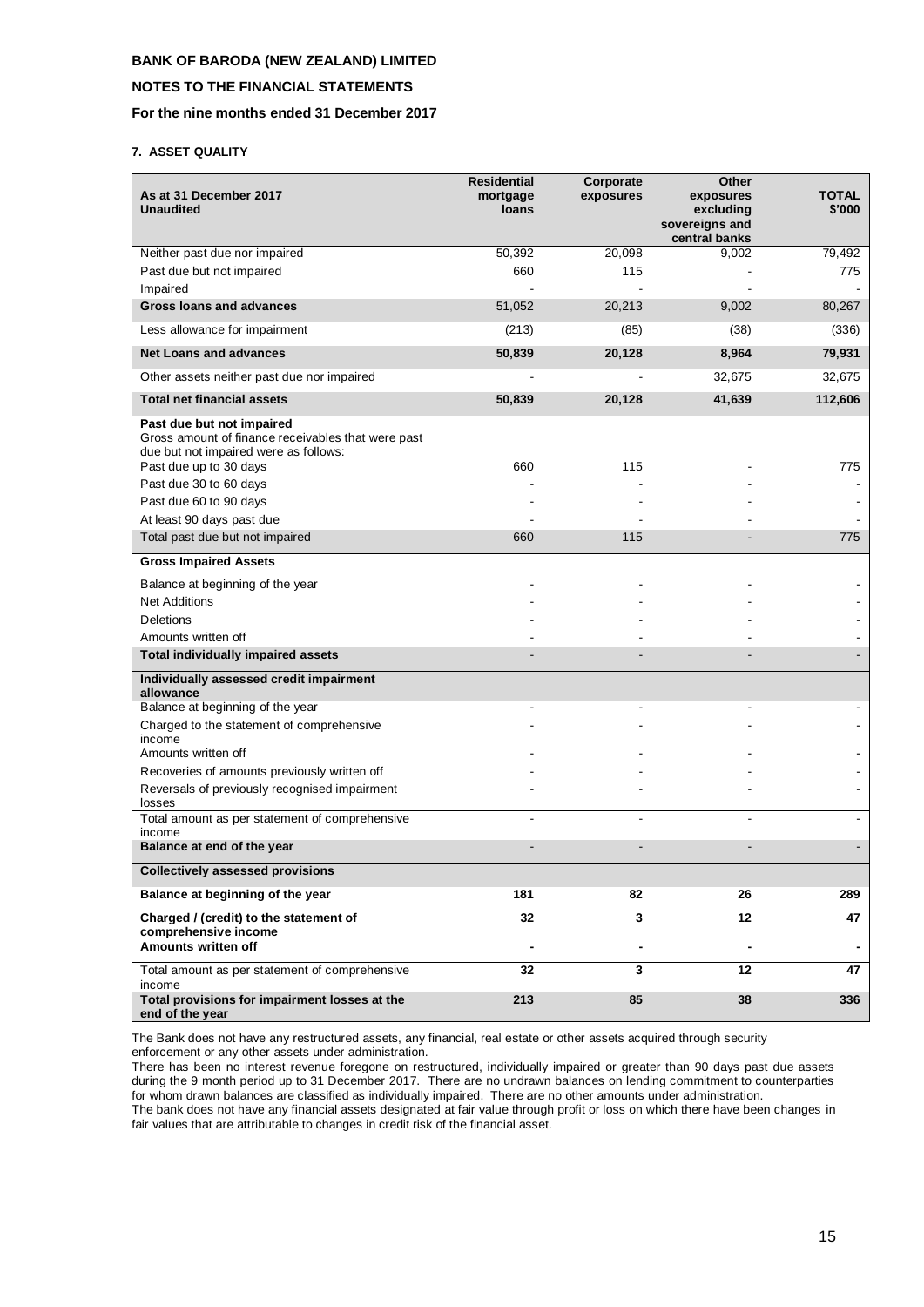## **NOTES TO THE FINANCIAL STATEMENTS**

## **For the nine months ended 31 December 2017**

## **8. CONCENTRATION OF CREDIT RISK**

The following table breaks down the Bank's main credit exposure at their carrying amounts plus off balance sheet exposures, as categorised by the industry sectors of our counterparties. Industry analysis as at balance date is as follows:

| <b>Unaudited</b>                  | As at<br>31 December 2017<br>\$'000 |
|-----------------------------------|-------------------------------------|
| New Zealand                       |                                     |
| Government                        |                                     |
| Finance                           | 27,429                              |
| Households                        | 55,812                              |
| Transport and storage             |                                     |
| Communications                    |                                     |
| Electricity, gas and water        | 684                                 |
| Construction                      | 11,061                              |
| Property services                 | 2,873                               |
| Agriculture                       |                                     |
| Education                         | 4,400                               |
| Health and community services     | 1,149                               |
| Personal and other services       | 10,944                              |
| Retail and wholesale trade        | 3,662                               |
| Food & other manufacturing        | 1,059                               |
| Other financial assets            | 418                                 |
| <b>Overseas</b>                   |                                     |
| Finance, Investment and insurance | 4,828                               |
| <b>Total financial assets</b>     | 124,319                             |
| Allowance for impairment losses   | (336)                               |
| <b>Total net financial assets</b> | 123,983                             |

Analysis of financial assets by geographical sector at balance date is as follows:

| <b>Unaudited</b>                  | As at<br>31 December 2017<br>\$'000 |
|-----------------------------------|-------------------------------------|
| <b>New Zealand</b>                |                                     |
| Upper North Island                | 104,998                             |
| Lower North Island                | 14,493                              |
| South Island                      |                                     |
| Overseas                          | 4,828                               |
| <b>Total financial assets</b>     | 124,319                             |
| Allowance for impairment losses   | (336)                               |
| <b>Total net financial assets</b> | 123,983                             |

Total Financial Assets of 31st December 2017 are stated net of impairment allowances.

## **Maximum exposure to credit risk before collateral held or other credit enhancements**

|                                       | As at<br>31 December 2017<br>\$'000 |
|---------------------------------------|-------------------------------------|
| Loans and advances                    | 91,644                              |
| Balances with related parties         | 4,828                               |
| Due from other financial institutions | 19,700                              |
| Cash and cash equivalents             | 7,729                               |
| Other financial assets                | 418                                 |
| <b>Total gross financial assets</b>   | 124,319                             |
| Allowance for impairment losses       | (336)                               |
| <b>Total net financial assets</b>     | 123,983                             |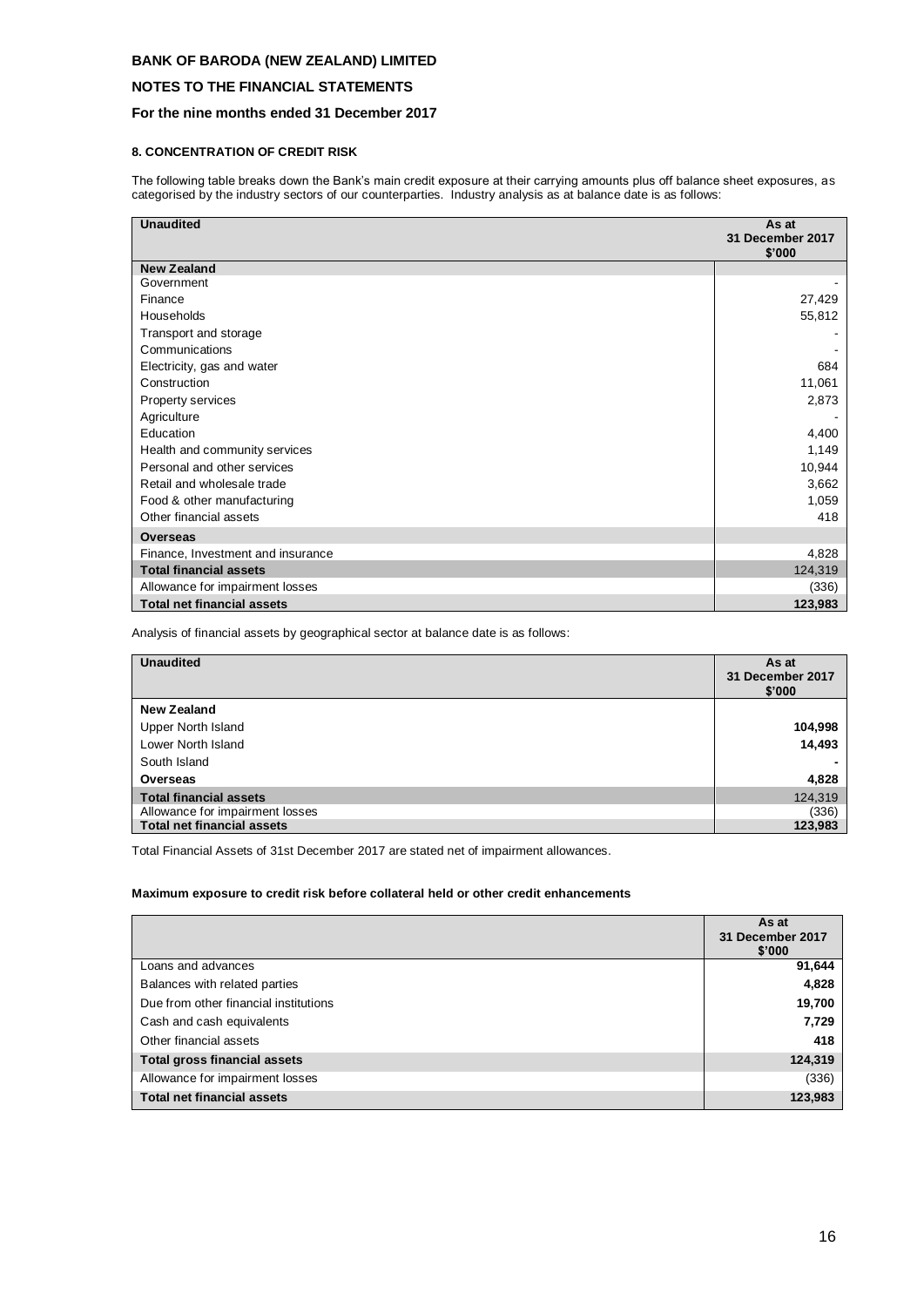## **NOTES TO THE FINANCIAL STATEMENTS**

## **For the nine months ended 31 December 2017**

## **9. CONCENTRATION OF FUNDING**

Concentrations of funding arise where the Bank is funded by industries of a similar nature or in particular geographies. An analysis of financial liabilities by industry sector and geography at balance date is as follows:

|                                    | As at<br>31 December 2017<br>\$'000 |
|------------------------------------|-------------------------------------|
| <b>New Zealand</b>                 |                                     |
| Financing investment and insurance | 1,622                               |
| Retail and wholesale trade         | 2,425                               |
| Others                             |                                     |
| Other financial liabilities        | 429                                 |
| Households                         | 60,792                              |
| Overseas                           |                                     |
|                                    |                                     |
| Finance, Investment & Insurance    | 966                                 |
| <b>Total financial liabilities</b> | 66,234                              |

An analysis of financial liabilities by geographical sector at balance date is as follows:

| <b>Unaudited</b>                   | Unaudited as at<br>31 December 2017<br>\$'000 |
|------------------------------------|-----------------------------------------------|
| New Zealand                        |                                               |
| Upper North Island                 | 51,576                                        |
| Lower North Island                 | 13,692                                        |
| South Island                       |                                               |
| Overseas                           | 966                                           |
| <b>Total financial liabilities</b> | 66,234                                        |

#### **10. SEGMENTAL INFORMATION**

The Bank operates as a single segment in the banking and finance industry in New Zealand.

#### **11. LEASE COMMITMENTS**

|                                                                                     | <b>Unaudited</b><br><b>Unaudited</b><br>31 December 2017<br>31 December 2016<br>\$'000<br>\$'000 |       | <b>Audited</b><br>31 March 2017<br>\$'000 |
|-------------------------------------------------------------------------------------|--------------------------------------------------------------------------------------------------|-------|-------------------------------------------|
| Operating<br>commitments<br>lease<br>under<br>non-<br>cancellable operating leases: |                                                                                                  |       |                                           |
| Not later than 1 year                                                               | 477                                                                                              | 406   | 534                                       |
| 1-2 years                                                                           | 404                                                                                              | 295   | 403                                       |
| 2-5 years                                                                           | 437                                                                                              | 410   | 657                                       |
| 5+ years                                                                            | 43                                                                                               |       | 123                                       |
| <b>Total</b>                                                                        | 1,361                                                                                            | 1,111 | 1,717                                     |

Lease commitment includes operating leases under non-cancellable terms taken out for branches and official of the bank.

#### **12. CAPITAL COMMITMENTS**

As at 31 December 2017 there are no material outstanding capital commitments (31 December 2016: Nil, 31 March 2017: Nil).

#### **13. CONTINGENT LIABILITIES**

|                                                                                                    | <b>Unaudited</b><br>31 December 2017<br>\$'000 | <b>Unaudited</b><br>31 December 2016<br>\$'000 | <b>Audited</b><br>31 March 2017<br>\$'000 |
|----------------------------------------------------------------------------------------------------|------------------------------------------------|------------------------------------------------|-------------------------------------------|
| <b>Contingent Liabilities</b><br>Performance/financial guarantees issued on behalf of<br>customers | 340                                            | 840                                            | 340                                       |
| <b>Total Contingent Liabilities</b>                                                                | 340                                            | 840                                            | 340                                       |
| <b>Undrawn Commitments</b>                                                                         | 11.377                                         | 6,879                                          | 13,311                                    |

## **14. SUBSEQUENT EVENTS AFTER BALANCE DATE**

There were no subsequent events after balance date.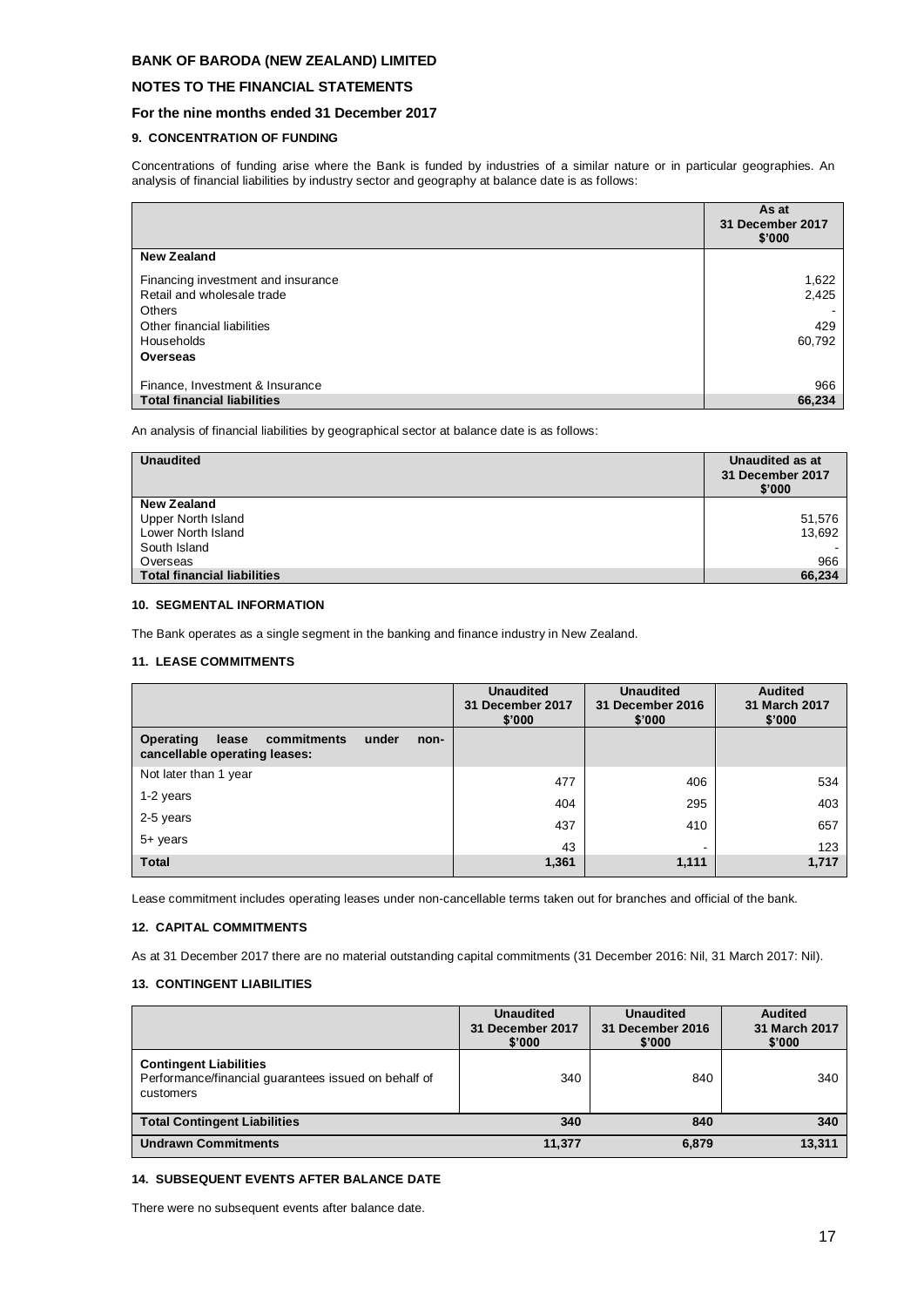## **NOTES TO THE FINANCIAL STATEMENTS**

## **For the nine months ended 31 December 2017**

## **15. LIQUIDITY RISK**

The Bank's policies for managing liquidity are set out in General Disclosure Statement for the year ended 31 March 2017. The tables below summarises the cash flows payable or receivable by the Bank under non-derivative financial instruments by remaining contractual maturities at the balance sheet date. The amounts disclosed in the table are contractual undiscounted cash flows and is not disclosed based on expected cash flows.

| 31 December 2017<br><b>Unaudited</b>  | <b>On Demand</b><br>\$'000 | Up to $3$<br>months<br>\$'000 | 3 to 12<br><b>Months</b><br>\$'000 | Between 1<br>& 5 years<br>\$'000 | <b>More</b><br>than 5<br>years<br>\$'000 | Total<br>\$'000 |
|---------------------------------------|----------------------------|-------------------------------|------------------------------------|----------------------------------|------------------------------------------|-----------------|
| <b>Financial assets</b>               |                            |                               |                                    |                                  |                                          |                 |
| Cash and cash equivalents             | 7,729                      |                               |                                    |                                  |                                          | 7,729           |
| Due from other financial institutions |                            | 17,311                        | 2,544                              |                                  |                                          | 19,855          |
| Loans and advances                    | $\overline{\phantom{a}}$   | 3,175                         | 19,810                             | 26,634                           | 71,445                                   | 121,064         |
| Due from related parties              | 172                        |                               | 4,656                              |                                  |                                          | 4,828           |
| Other financial assets                | 418                        |                               |                                    |                                  |                                          | 418             |
| <b>Total financial assets</b>         | 8,319                      | 20,486                        | 27,010                             | 26,634                           | 71,445                                   | 153,894         |
| <b>Financial liabilities</b>          |                            |                               |                                    |                                  |                                          |                 |
| Due to other financial institutions   |                            |                               |                                    |                                  |                                          |                 |
| Deposits and other borrowings         | 30.064                     | 6.867                         | 22.324                             | 6.884                            |                                          | 66,139          |
| Due to related parties                | 1,005                      |                               |                                    |                                  |                                          | 1.005           |
| Other financial liabilities           | 429                        | ٠                             |                                    |                                  |                                          | 429             |
| <b>Total financial liabilities</b>    | 31,498                     | 6,867                         | 22,324                             | 6,884                            |                                          | 67,573          |
| Net non derivative cash flows         | (23, 179)                  | 13,619                        | 4,686                              | 19,750                           | 71,445                                   | 86,321          |
| Off balance sheet cash flows          |                            |                               |                                    |                                  |                                          |                 |
| Financial guarantees                  | (340)                      |                               |                                    |                                  |                                          | (340)           |
| Undrawn commitments                   | (11, 377)                  |                               |                                    |                                  |                                          | (11, 377)       |
| Total off balance sheet cash flows    | (11, 717)                  |                               |                                    |                                  |                                          | (11, 717)       |
| Net cash flows                        | (34, 896)                  | 13,619                        | 4.686                              | 19,750                           | 71,445                                   | 74,604          |

The bank holds following liquid assets for the purpose of managing liquidity risk**.**

|                                          | 31 December<br>2017<br>\$'000 | 31 December<br>2016<br>\$'000 | 31 March<br>2017<br>\$'000 |
|------------------------------------------|-------------------------------|-------------------------------|----------------------------|
| Cash and bank balances                   | 7.729                         | 13,942                        | 18,401                     |
| Short term deposits                      | 19,700                        | 8,500                         | 8,000                      |
| Deposit / cash held with related parties | 4,828                         | 5,486                         | 5,305                      |
| <b>Total Liquid assets</b>               | 32,257                        | 27,928                        | 31,706                     |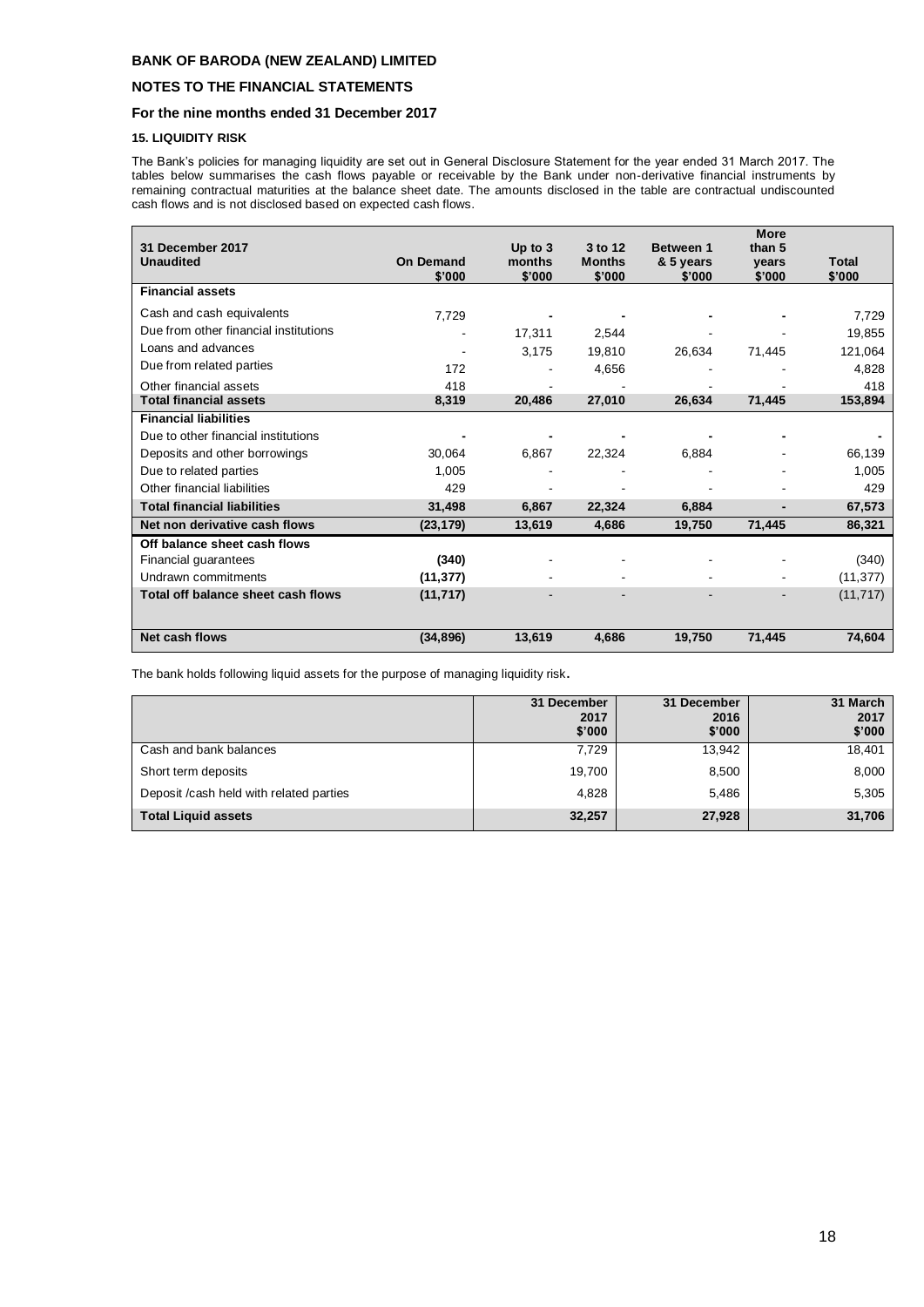## **NOTES TO THE FINANCIAL STATEMENTS**

## **For the nine months ended 31 December 2017**

## **16. INTEREST RATE SENSITIVITY**

The table below summarises the Bank's exposure to interest rate risk. It includes the financial instruments at carrying amounts, categorised by the earlier of contractual re-pricing or maturity dates.

| 31 December 2017<br><b>Unaudited</b>  | <b>Total</b> | <b>Interest</b><br>insensitiv<br>e | Up to $3$<br>months | <b>Between</b><br>3 months<br>& 6 | <b>Between</b><br>6 months<br>& 1 year | <b>Between</b><br>1&2<br>years | <b>Between</b><br>2 & 5<br>years | Over<br>5<br>vears |
|---------------------------------------|--------------|------------------------------------|---------------------|-----------------------------------|----------------------------------------|--------------------------------|----------------------------------|--------------------|
|                                       |              |                                    |                     | months                            |                                        |                                |                                  |                    |
|                                       | \$'000       |                                    | \$'000              | \$'000                            | \$'000                                 | \$'000                         | \$'000                           | \$'000             |
| <b>Financial assets</b>               |              | \$'000                             |                     |                                   |                                        |                                |                                  |                    |
|                                       |              |                                    |                     |                                   |                                        |                                |                                  |                    |
| Cash and cash equivalents             | 7,729        | 1,769                              | 5,960               |                                   |                                        |                                |                                  |                    |
| Due from other financial institutions | 19,700       |                                    | 17,200              | 2,500                             |                                        |                                |                                  |                    |
| Loans and advances                    | 79,931       |                                    | 36,321              | 5,542                             | 18,711                                 | 19,357                         |                                  |                    |
| Balances with related parties         | 4,828        | 172                                |                     | 4,656                             |                                        |                                |                                  |                    |
| Other financial assets                | 418          | 418                                |                     |                                   |                                        |                                | ۰                                |                    |
| <b>Total financial assets</b>         | 112,606      | 2,359                              | 59,481              | 12,698                            | 18,711                                 | 19,357                         | $\blacksquare$                   |                    |
| <b>Financial liabilities</b>          |              |                                    |                     |                                   |                                        |                                |                                  |                    |
| Due to other financial institutions   |              |                                    |                     |                                   |                                        |                                |                                  |                    |
| Deposits and other borrowings         | 64,800       | 4,434                              | 32,441              | 9,540                             | 12,197                                 | 3,904                          | 2,284                            |                    |
| Due to related parties                | 1,005        | 966                                | 39                  |                                   |                                        |                                |                                  |                    |
| Other financial liabilities           | 429          | 429                                |                     |                                   |                                        |                                |                                  |                    |
| <b>Total financial liabilities</b>    | 66,234       | 5,829                              | 32,480              | 9,540                             | 12,197                                 | 3,904                          | 2,284                            |                    |
|                                       |              |                                    |                     |                                   |                                        |                                |                                  |                    |
| On-balance sheet gap                  | 46,372       | (3, 470)                           | 27,001              | 3,158                             | 6,514                                  | 15,453                         | (2, 284)                         |                    |
| Off balance sheet items:              |              |                                    |                     |                                   |                                        |                                |                                  |                    |
| Performance guarantees                | 340          | 340                                |                     |                                   |                                        |                                |                                  |                    |
| Undrawn commitments                   | 11,377       |                                    | 5,817               | 480                               | 2,056                                  | 3,024                          |                                  |                    |
| Net effective interest rate gap       | 58,089       | (3, 130)                           | 32,818              | 3,638                             | 8,570                                  | 18,477                         | (2, 284)                         |                    |

#### **17. FAIR VALUE OF FINANCIAL INSTRUMENTS**

|                                       | 31 December 2017<br><b>Unaudited</b> |                                       |  |
|---------------------------------------|--------------------------------------|---------------------------------------|--|
|                                       | <b>Carrying Amounts</b><br>\$'000    | <b>Estimated Fair Value</b><br>\$'000 |  |
|                                       |                                      |                                       |  |
| <b>Financial assets</b>               |                                      |                                       |  |
|                                       |                                      |                                       |  |
| Cash and cash equivalents             | 7,729                                | 7,729                                 |  |
| Balances with related parties         | 4,828                                | 4,828                                 |  |
| Due from other financial institutions | 19,700                               | 19,700                                |  |
| Loans and advances                    | 79,931                               | 82,033                                |  |
| Other assets                          | 418                                  | 418                                   |  |
| <b>Total financial assets</b>         | 112,606                              | 114,708                               |  |
| <b>Financial liabilities</b>          |                                      |                                       |  |
| Due to related parties                | 1,005                                | 1,005                                 |  |
| Deposits and other borrowings         | 64,800                               | 65,554                                |  |
| Other liabilities                     | 429                                  | 429                                   |  |
| <b>Total financial liabilities</b>    | 66,234                               | 66,988                                |  |

#### **Fair value estimation**

For financial instruments not presented in the Bank's balance sheet at their fair value, fair value is estimated as follows:

#### **Cash and cash equivalents**

For cash assets, the carrying amount is equivalent to the fair value as assets are short term in nature.

#### **Loans and advances**

For variable rate loans and advances, the carrying amount is a reasonable estimate of fair value. For fixed rate loans and advances, fair values have been estimated using a discounted cash flow model with reference to market interest rates, and rates of estimated credit losses.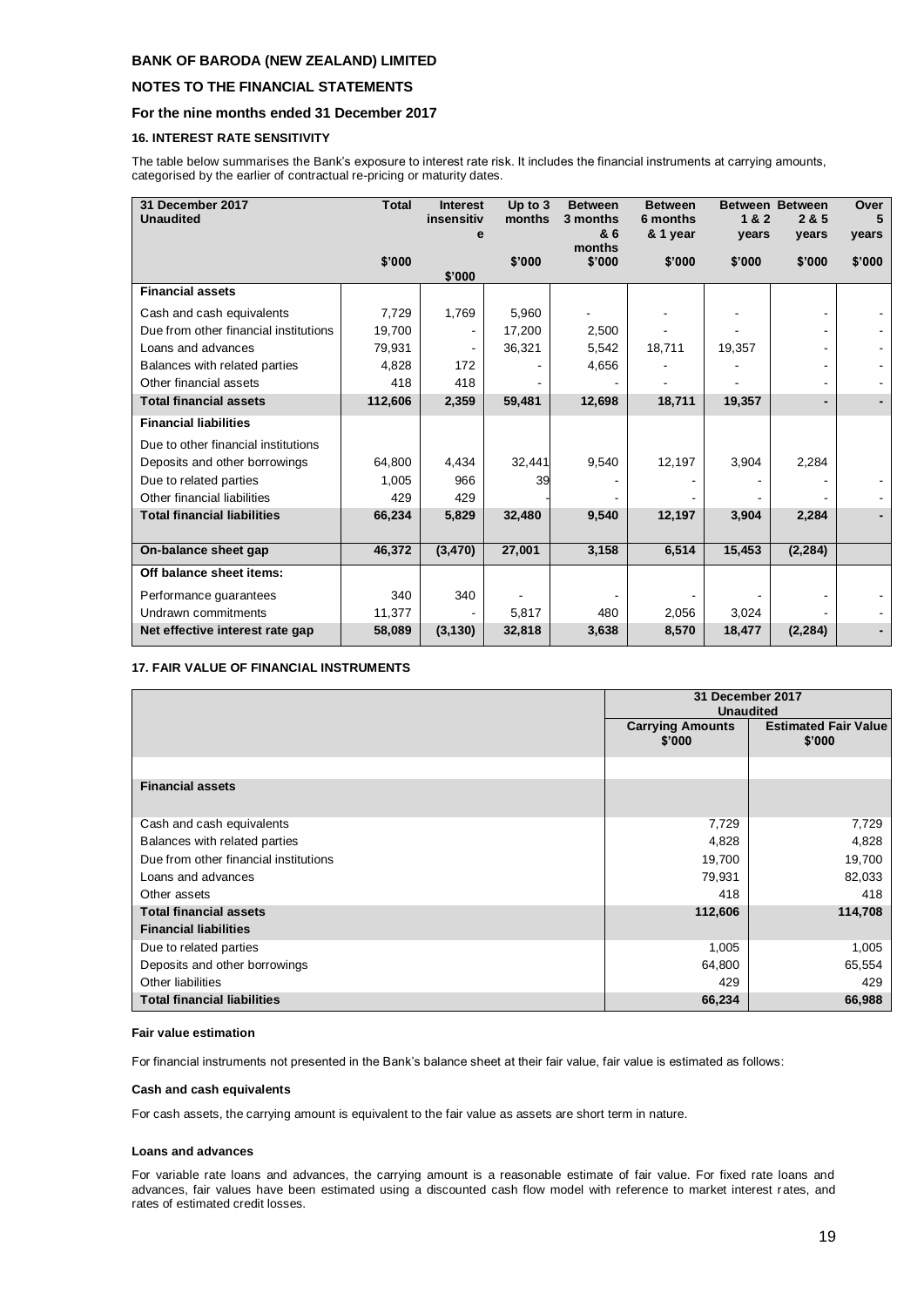#### **NOTES TO THE FINANCIAL STATEMENTS**

#### **For the nine months ended 31 December 2017**

#### **17. FAIR VALUE OF FINANCIAL INSTRUMENTS (Continued)**

#### **Other financial assets**

For other financial assets, the carrying amount is approximately equal to the fair value.

#### **Deposits by customers**

For fixed term deposits by customers, fair values have been estimated using a discounted cash flow model with reference to market interest rates. For other deposits by customers, such as call and variable rate deposits, the carrying amount is a reasonable estimate of fair value.

#### **Due to/from related parties**

For due to/from related parties, carrying amounts in the balance sheet are a reasonable estimate of fair value for these assets.

#### **Other financial liabilities**

For other financial liabilities, the carrying amount is equivalent to the fair value.

#### **18. CREDIT EXPOSURE CONCENTRATIONS**

#### **Credit exposures to individual counterparties**

Credit exposure concentrations are disclosed on the basis of actual exposures and gross of set-offs. Peak end-of-day aggregate credit exposures have been calculated using the Bank's tier one capital at the end of the quarter.

The number of individual counterparties, excluding connected persons, where the period end and peak end-of-day aggregate actual credit exposures, net of individual credit impairment allowances, equalled or exceeded 10% of the Bank's shareholder's equity:

- as at 31 December 2017 was nil (31 March 2017: nil and 31 December 2016: nil)
- in respect of peak end-of-day aggregate credit exposure for the period ended 31 December 2017 was nil (31 March 2017: nil and 31 December 2016: nil)

Credit exposures to individual counterparties (not being members of a group of closely related counterparties) and to groups of closely related counterparties exclude exposures to connected persons, to the central government of any country with a longterm credit rating of A- or A3 or above, or its equivalent, or to any bank with a long-term credit rating of A- or A3 or above, or its equivalent. These calculations relate only to exposures held in the financial records of the Bank and were calculated net of individually assessed provisions.

#### **19. SECURITISATION, FUNDS MANAGEMENT, OTHER FIDUCIARY ACTIVITIES AND THE MARKETING AND DISTRIBUTION OF INSURANCE PRODUCTS**

As at balance date, the Bank is not involved in:

- The establishment, marketing, or sponsorship of trust, custodial, funds management and other fiduciary activities; or
- The origination of securitised assets; or
- The marketing or servicing of securitisation schemes; or
- Conducting marketing or distribution of insurance products.

#### **20. RISK MANAGEMENT POLICIES**

There have been no material changes to the risk management policies and no new categories of risk to which the Bank has become exposed since 31 March 2017.

#### **21. CAPITAL ADEQUACY**

#### **Capital**

The Bank has 40,000,000 fully paid up ordinary shares (tier one capital) issued at NZ \$1.00 per share.

BOB is the sole shareholder. Each share confers on the holder the right to:

- one vote on a poll at a meeting of the shareholders on any resolution to:
	- o appoint or remove a Director or auditor; or
	- o alter the Bank's constitution; or
	- o approve a major transaction; or
	- o approve an amalgamation under section 221 of the Companies Act 1993; or
	- o put the Bank into liquidation;
- a proportionate share in dividends authorised by the Board; and
- a proportionate share in the distribution of the surplus assets of the Bank.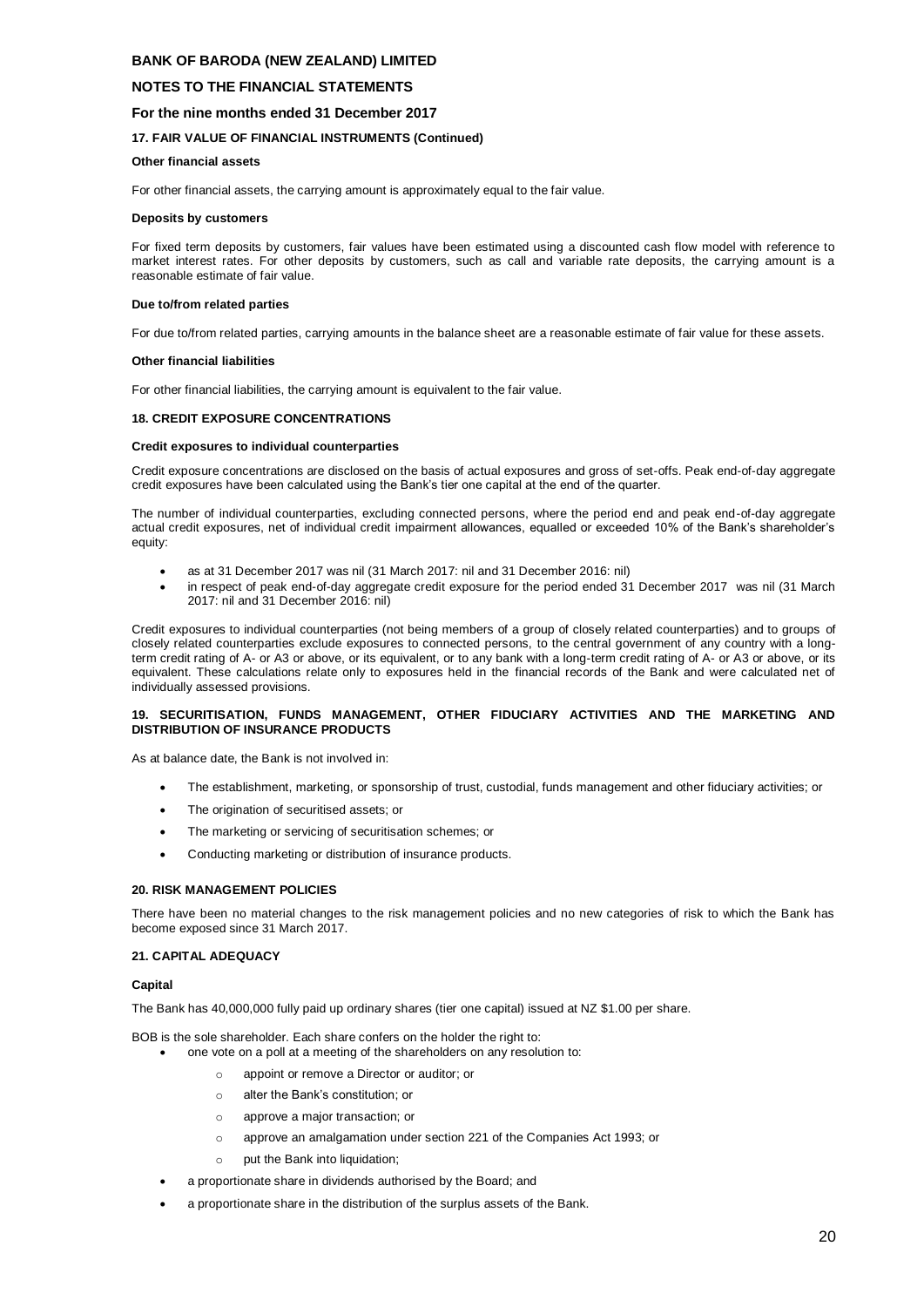## **NOTES TO THE FINANCIAL STATEMENTS**

## **For the nine months ended 31 December 2017**

#### **21. CAPITAL ADEQUACY (continued) Other classes of capital instrument**

The Bank does not have any other classes of capital instrument in its capital structure.

Regulatory capital adequacy ratios are calculated by expressing capital as a percentage of risk weighted exposures. As a condition of registration, the Bank must comply with the following minimum capital requirements set by the RBNZ:

- Total regulatory capital must not be less than 8% of risk weighted exposures.
- Tier One capital must not be less than 6% of risk weighted exposures.
- Capital must not be less than NZ\$30 million.

The capital adequacy tables set out below summarise the composition of regulatory capital and capital adequacy ratios for the period ended 31 December 2017. The Bank was registered on 1 September 2009 and from the date of registration to 31 December 2017; the Bank has complied with both regulatory and internal capital adequacy requirements.

The Bank has considered other material risks not included and whether to allocate any capital to cover these risks and concluded that these risks are not significant and have therefore not allocated any capital to cover them.

| <b>Unaudited</b><br>Tier one capital<br><b>Common Equity Tier one capital</b> | As at<br>31 December<br>2017<br>\$'000 |
|-------------------------------------------------------------------------------|----------------------------------------|
| Issued and fully paid up share capital                                        | 40,000                                 |
| <b>Retained Earnings</b>                                                      | 6,960                                  |
| Deferred Tax Assets                                                           | (267)                                  |
| Total common equity tier one capital                                          | 46,693                                 |
| <b>Additional Tier one capital</b>                                            |                                        |
| Total additional tier one capital                                             |                                        |
| Total tier one capital                                                        | 46,693                                 |
| Tier two capital                                                              |                                        |
| Total tier two capital                                                        |                                        |
| <b>Total capital</b>                                                          | 46,693                                 |

**Credit risk**

| <b>Unaudited</b><br>31 December 2017                          | Total<br>exposure<br>after credit | <b>Risk</b><br>weight | <b>Risk</b><br>weighted<br>exposure | <b>Minimum Pillar</b><br>1 capital<br>requirement |
|---------------------------------------------------------------|-----------------------------------|-----------------------|-------------------------------------|---------------------------------------------------|
| Calculation of on-balance-sheet exposures                     | risk<br>mitigation<br>\$'000      |                       | \$'000                              | \$'000                                            |
| Cash and gold bullion                                         | 331                               | 0%                    |                                     |                                                   |
| <b>Banks</b>                                                  | 27,098                            | 20%                   | 5,420                               | 434                                               |
| <b>Banks</b>                                                  | 4,828                             | 50%                   | 2,414                               | 193                                               |
| Corporate                                                     | 20,128                            | 100%                  | 20,128                              | 1,610                                             |
| Residential mortgages not past due                            |                                   |                       |                                     |                                                   |
| Non Property Investment-LVR up to 80%                         | 39,866                            | 35%                   | 13,953                              | 1116                                              |
| Non Property Investment-LVR >80% but <90%                     | 969                               | 50%                   | 485                                 | 39                                                |
| Property Investment-LVR<80%                                   | 10,004                            | 40%                   | 4,002                               | 320                                               |
| Property Investment-LVR>80% but <90%                          |                                   |                       |                                     |                                                   |
| Past due residential mortgages                                |                                   |                       |                                     |                                                   |
| Non Risk Weighted Assets                                      | 8,702                             | $0\%$                 |                                     |                                                   |
| Other assets                                                  | 680                               | 100%                  | 680                                 | 54                                                |
| Total on balance sheet exposures after credit risk mitigation | 112,606                           |                       | 47,082                              | 3,766                                             |

| <b>Unaudited</b><br>31 December 2017<br>Calculation of off-balance sheet exposures | <b>Total</b><br>exposure<br>\$'000 | <b>Credit</b><br>conversion<br>factor | <b>Credit</b><br>equivalent<br>amount<br>\$'000 | Average<br>risk weight | <b>Risk</b><br>weighted<br>exposure<br>\$'000 | <b>Minimum</b><br>Pillar 1<br>capital<br>requirement<br>\$'000 |
|------------------------------------------------------------------------------------|------------------------------------|---------------------------------------|-------------------------------------------------|------------------------|-----------------------------------------------|----------------------------------------------------------------|
| Undrawn commitments on existing facilities                                         | 11.377                             | 50%                                   | 5.689                                           | 58%                    | 3.300                                         | 264                                                            |
| Performance-related contingency                                                    | 340                                | 50%                                   | 170                                             | 100%                   | 170                                           | 14                                                             |
| Total off balance sheet exposures                                                  | 11,717                             |                                       | 5.859                                           |                        | 3.470                                         | 278                                                            |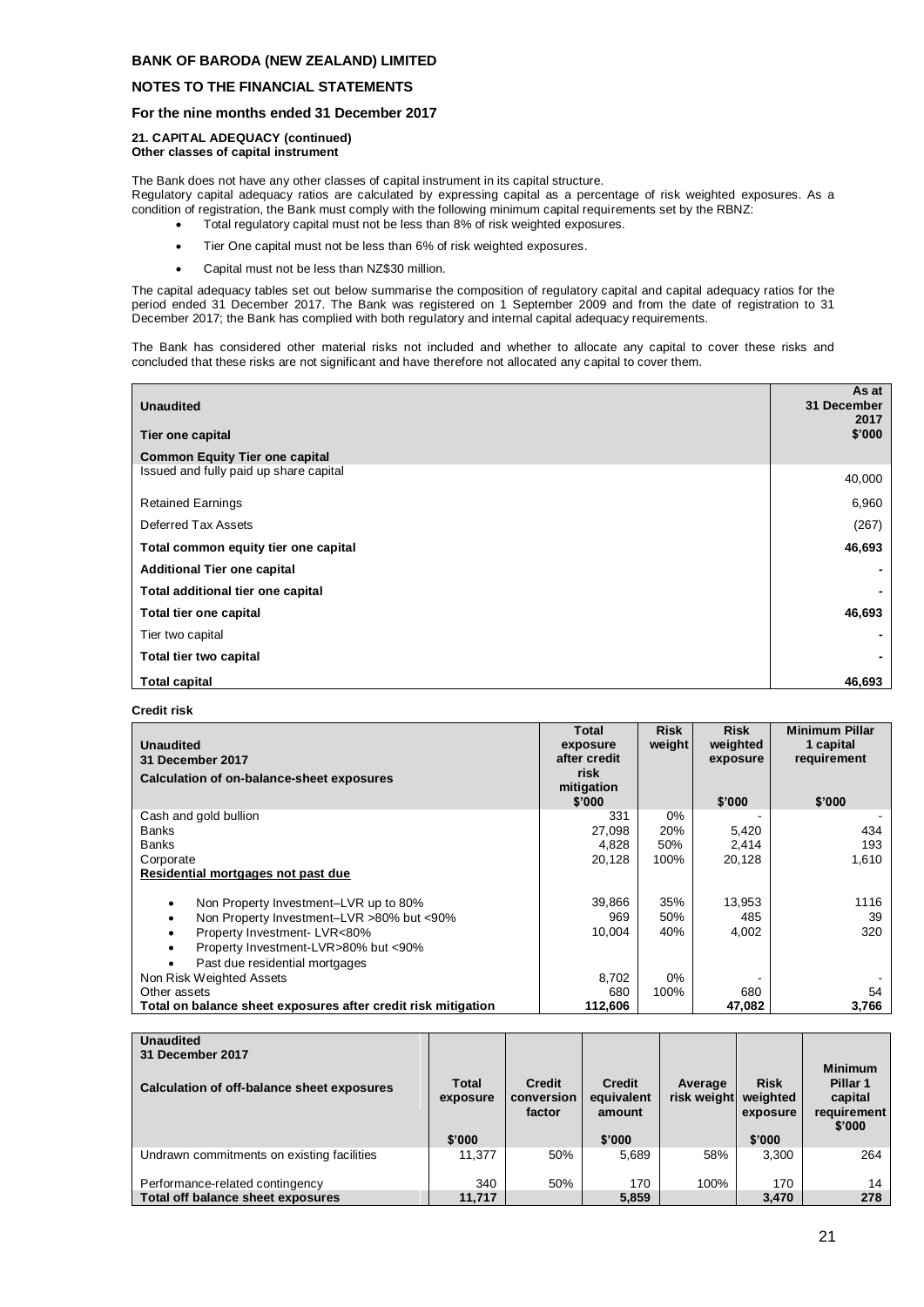## **NOTES TO THE FINANCIAL STATEMENTS**

## **For the nine months ended 31 December 2017**

#### **21. CAPITAL ADEQUACY (continued)**

**Residential mortgages by loan-to-valuation ratio**

| Unaudited 31 December 2017<br>Loan-to-value ratio  | Does not<br>exceed 80% | Exceeds 80%<br>and not 90% | Exceeds 90% | Total  |
|----------------------------------------------------|------------------------|----------------------------|-------------|--------|
| On balance sheet exposure (as disclosed in note 4) | 50.079                 | 973                        |             | 51.052 |
| Off balance sheet exposure                         | 4.747                  | 13                         |             | 4.760  |
|                                                    | 54.826                 | 986                        |             | 55.812 |

## **Reconciliation of residential mortgages**

| Unaudited 31 December 2017                         | Total  |
|----------------------------------------------------|--------|
| On balance sheet exposure (as disclosed in note 4) | 51.052 |
| Off balance sheet exposure                         | 4.760  |
|                                                    | 55.812 |

## **Credit risk mitigation**

| Unaudited 31 December 2017 | Total value of on-and-<br>off-balance sheet<br>exposures covered by<br>eligible collateral (after<br>haircutting) | Total value of on-and-<br>off-balance sheet<br>exposures covered by<br>quarantees or<br>credit derivatives |
|----------------------------|-------------------------------------------------------------------------------------------------------------------|------------------------------------------------------------------------------------------------------------|
| <b>Exposure class</b>      | \$'000                                                                                                            | \$'000                                                                                                     |
| Corporate                  | 25.227                                                                                                            |                                                                                                            |
| Other                      | 10.692                                                                                                            |                                                                                                            |
| Residential mortgages      | 55.812                                                                                                            |                                                                                                            |
| <b>Total</b>               | 91,731                                                                                                            |                                                                                                            |

#### **Operational risk capital requirement**

| Unaudited 31 December 2017 | Implied risk weighted<br>exposure<br>\$'000 | Total operational risk capital<br>requirement<br>\$'000 |
|----------------------------|---------------------------------------------|---------------------------------------------------------|
| Operational risk           | 4.538                                       | 363                                                     |

#### **Market risk**

Market risk exposures have been calculated in accordance with the methodology detailed in Part 10 of the RBNZ's BS2A Capital Adequacy framework, and schedule 9 of the Registered Bank Disclosure Statement Order 2014 (amended). Peak exposures are calculated using the Bank's shareholders' equity at the end of the quarter.

| Unaudited 31 December 2017 | <b>End-period capital charges</b> |                | Peak end-of-day capital charges |                |
|----------------------------|-----------------------------------|----------------|---------------------------------|----------------|
|                            | Implied risk                      |                | Implied risk                    |                |
|                            | weighted                          | Aggregate      | weighted                        | Aggregate      |
|                            | exposure                          | capital charge | exposure                        | capital charge |
|                            | \$'000                            | \$'000         | \$'000                          | \$'000         |
| Interest rate risk         | 4,025                             | 322            | 3,713                           | 297            |
| Foreign currency risk      | 276                               | 22             | 773                             | 62             |
| Equity risk                |                                   |                |                                 |                |
| <b>Total</b>               | 4,301                             | 344            | 4,486                           | 359            |

#### **Total Capital Requirement**

| 31 December 2017<br><b>Unaudited</b> | Total exposure after<br>credit risk<br>mitigation | <b>Risk weighted</b><br>exposure or implied<br>risk weighted<br>exposure | <b>Capital requirement</b> |
|--------------------------------------|---------------------------------------------------|--------------------------------------------------------------------------|----------------------------|
|                                      | \$'000                                            | \$'000                                                                   | \$'000                     |
| Total credit risk + equity           | 124,323                                           | 50,551                                                                   | 4.044                      |
| Operational risk                     | -                                                 | 4,538                                                                    | 363                        |
| Market risk                          | $\overline{\phantom{0}}$                          | 4,300                                                                    | 344                        |
| Total                                | 124,323                                           | 59,388                                                                   | 4,751                      |